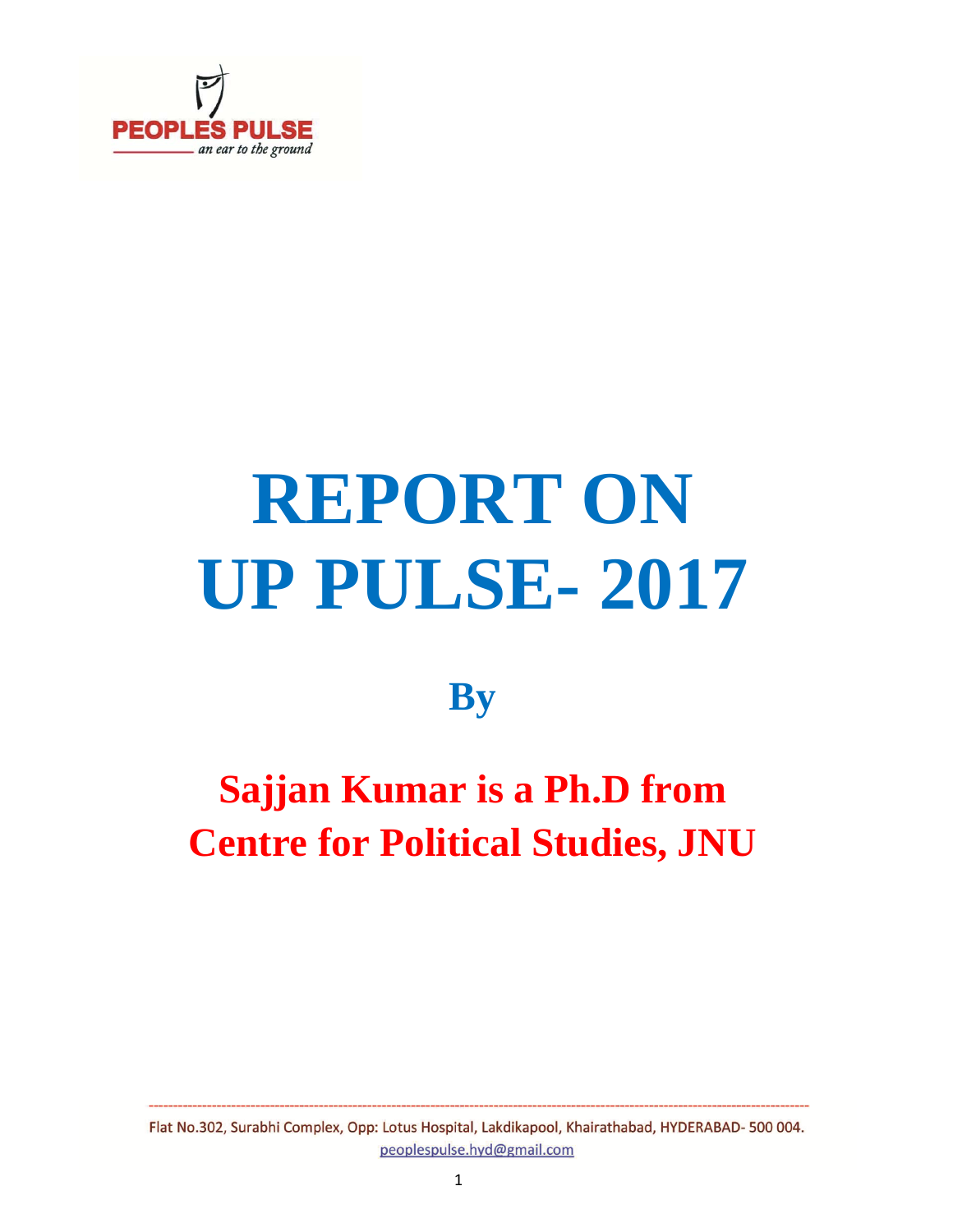

# **DALITS SOLIDLY BEHIND BSP IN UP**

In the era of identity driven developmental politics, contingent upon 'numerical electoral

sense', Dalits with 20.7% of Uttar Pradesh population emerge as the intensely sought after social group by political parties across the ideological spectrum, employing various strategies from their respective vantage points.

Analyzed from a top-down perspective, the canvassing for Dalit support for the ensuing Assembly election ranges from, resurgent BJP's deployment of borrowed weapons like Ram Das Athawale, Ram Vilas Paswan and Udit Raj, all non-Jatav Dalit leaders; incumbent Samajwadi Party government's attempt to reconfigure Dalit base by recommending the inclusion of 17 non-Yadav OBC castes into Dalit fold to unsettle political calculations of BJP and BSP; Mayawati's discreet invocation of the memory of her previous rules having somewhat privileged position of Dalits by conveying messages and distributing booklets; Congress' plan to invoke the memory of bygone era of its rule and have a separate Dalit manifesto, to identitarian Muslim parties like Asaduddin Owaisi's MIM expediently clubbing 'Bheem with Meem' (Dalits with Muslims), leading to state emerging as a contending site of competing electoral contestations.

However, the Dalit response, their electoral articulations, as seen from the ground, across the state, is unambiguously clear even though the rationale for the same varies from person to person. A fieldwork undertaken in the election bound state revealed the unprecedented consolidation of an overwhelming majority of Dalits across sub-castes behind BSP, so much so, that the dominant political analysis presupposing past election based assumption of divergence in electoral articulations between Jatavs and non-Jatavs Dalits, doesn't hold the ground, at least for the coming election.

Flat No.302, Surabhi Complex, Opp: Lotus Hospital, Lakdikapool, Khairathabad, HYDERABAD- 500 004. peoplespulse.hyd@gmail.com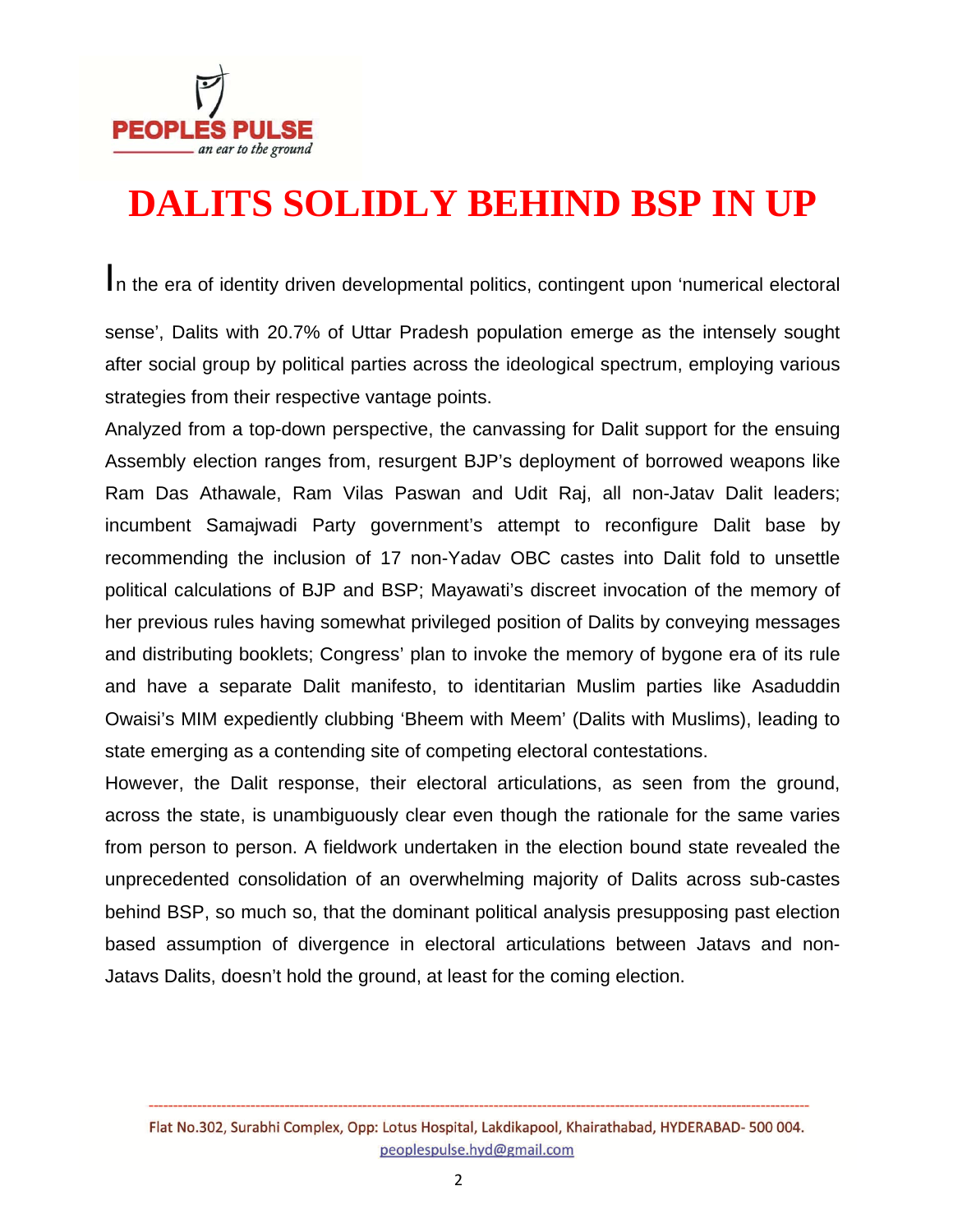

There are 66 Dalit sub-castes in Uttar Pradesh wherein 6 sub-castes, namely, Jatav-Chamar, Pasi, Dhobi, Kori, Valmiki and Khatik constitute around87% of the community's population. Remaining 60Dalit castes like Musahar, Sapera, Basor, Tantwa etc, in the words of social scientist Badri Narayan, are numerically meager, spatially scattered and internally fragmented, making them electorally insignificant vis a vis the five sub-castes.

Contrary to the dominant argument of the trend of non-Jatav Dalits like Pasi, Valmiki, Khatiks and others being seen as fascinated and consequently swayed by Hindutva discourse as a socio-political fact with significant bearing on elections, it was found that while Dalits shared some of the Hindutva's anti-Muslim outlook as a socio-cultural fact in riot affected districts like Muzaffarnagar, Shamli, Mau and Gorakhpur, politically the same didn't translate into a positive vote for BJP. In fact, the same set of non-Jatav Dalits like Valmikis in Muzaffarnagar & Shamlias well as Pasis and Khatiks in Mau & Gorakhpur opined a strong preference for BSP while admitting voting for non-BSP parties in previous elections. This shows the gap and fluidity between their socio-cultural and political outlooks which may synchronize in some contexts while fall apart in the other.

While Jatavs consolidation behind BSP has been a dominant trend in the state on account of both Kanshi Ram and Mayawati belonging to the same caste and their conscious policy to place them in crucial leadership position within the party, the consolidation of non-Jatav dalit sub-castes like Pasi, Valmiki, Dhobi, Kori, Khatiks etc behind the party is primarily the result of the rampant anti-Dalit hostilities informing the incumbent Samajwadi Party's tenure; the successive disenchantments with Congress and BJP who they shifted to in significant numbers in 2009 and 2014 Lok Sabha elections respectively leading to a sense of critical appreciation of BSP's previous tenure that ensured safety and focused welfare measures for them.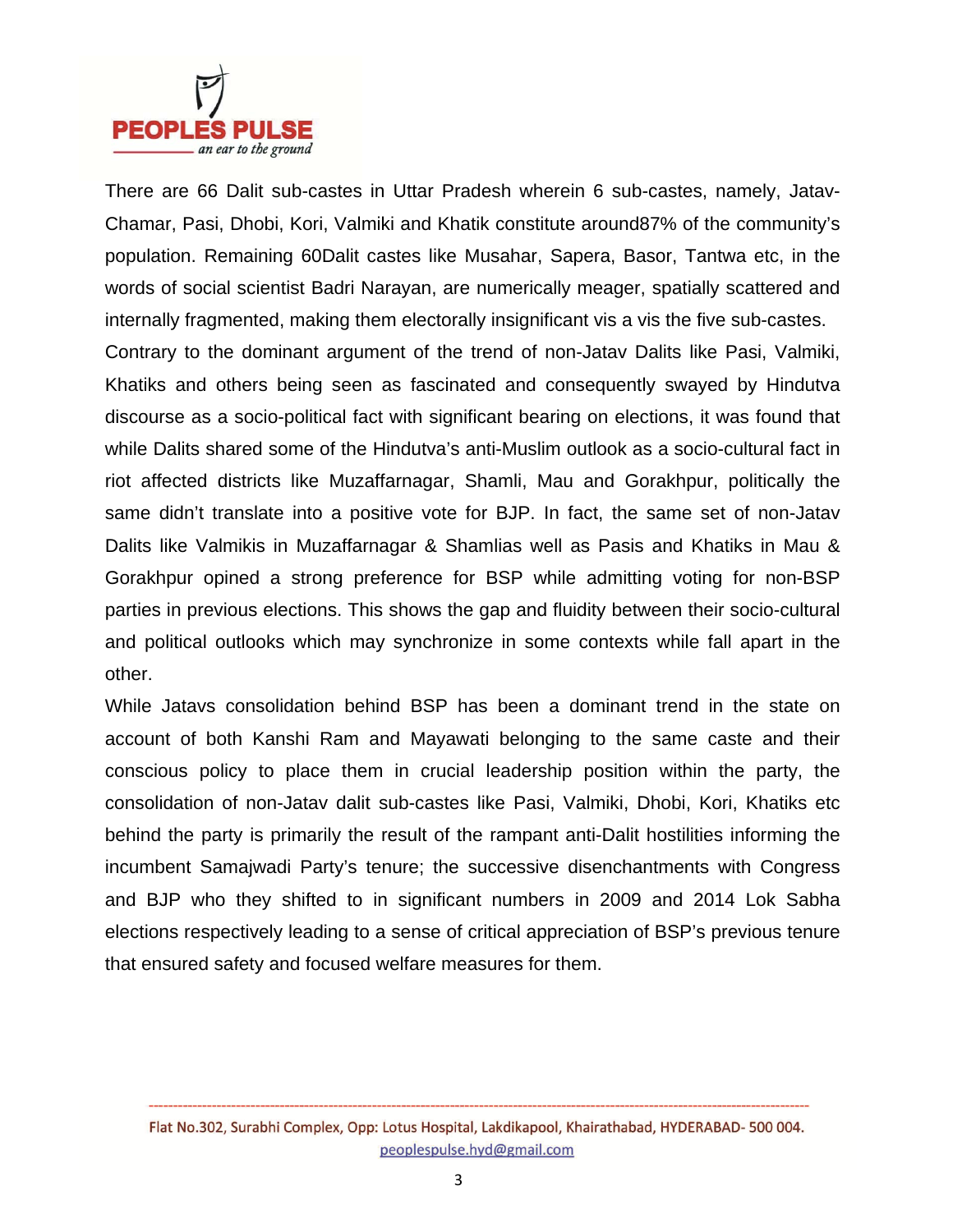

The causality behind pro-BSP sentiment of non-Jatav Dalits in the coming election is reflected in the response of a Kori Dalit at Ayodhya who stated: "SP ke raaj me humlogo ki police me sunvayi nahi hai" (police is non-responsive to Dalits in the incumbent S.P rule). Similarly, a group of Pasi respondents living on road side makeshift accommodations near Jhansi falling in Bundelkhand region of the state pointed to the nearby abandoned apartment based 'Kanshiram Awasiya Colony (Kanshiram Residential colony) that was built during Mayawati's time and allotted to Dalits and other poor sections. However, it was pointed out that within six months of the incumbent Samajwadi Party's coming to power in 2012, the water and electricity supply of the colonies got discontinued, thereby forcing the Dalit inhabitants to abandon the place and shift to the makeshift accommodations. In another instance, a Valmiki youth at Shahjahanpur mentioned the discrimination in selecting the villages under "Adarsh Lohiya Gram" (Ideal Lohiya Village)- a pet project of the incumbent government- wherein the selected villages are given funds for infrastructural developments. It was pointed out that in contrast to the BSP's policy of "Ambedkar Gram" (Ambedkar village) wherein the selected villages used to have significant dalit population, the Lohiya Gram (Lohiya Villages) are primarily composed of villages with lesser Dalit population. Besides this policy of pitting the symbol of Lohia against Ambedkar under the Samajwadi Party rule, the Dalits are also taking into cognizance the increasing instances of impunity in relation to violence and crime against them in the last 5 years in spite of the soft image of C.M Akhilesh Yadav.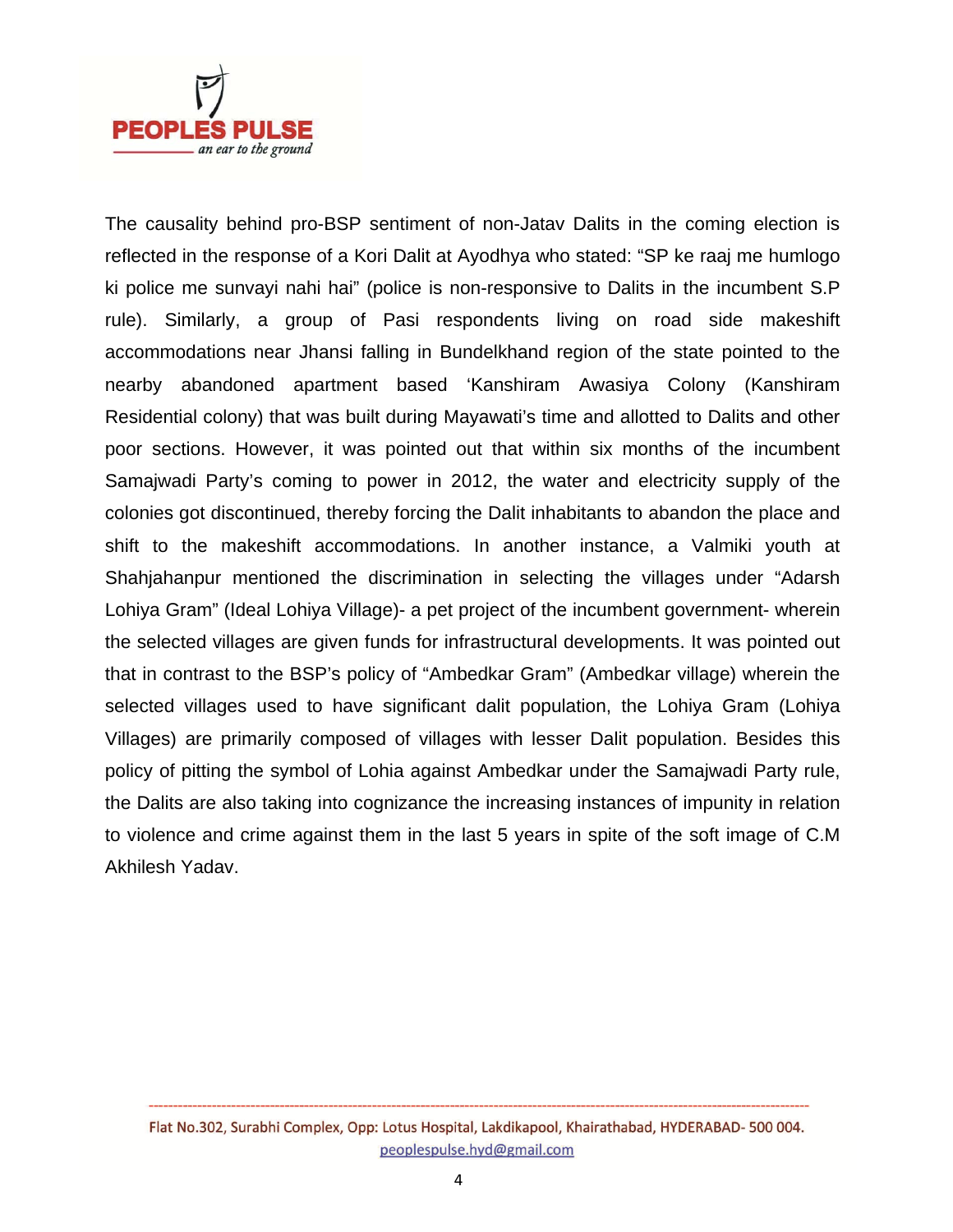

Further, expressing their sense of disillusionment with Congress, a Dhobi respondent at Sultanpur stated, "Congress Dimag se Utar Chuki Hai" (Congress is out of our political cognizance). However, the massive case of non-Jatav dalit's disenchantment is not against Congress but rather against BJP that got 45% of their votes in 2014 Lok Sabha election. Two and half years of BJP government at the centre is considered a non-starter by majority of the non-Jatav Dalits and to compound their sense of disillusionment, the everyday hardships on account of 'demonetization' with no signs of improvement in ground situation and a complete lack of tangible benefits in sight, has further gravitated them towards BSP.

Thus, for Jatav and non-Jatav Dalits alike, the ouster of BSP and Mayawati from power in the backdrop of hostile and anti-Dalit image of Samajwadi Party government, the political insignificance of Congress party and a massive sense of disillusionment against Narendra Modi led BJP government at the centre, signify a loss of power to the community, leading to their unprecedented consolidation behind BSP. In fact, a Pasi Dalit respondent at Faizabad marked the shift in Dalit electoral articulation in the coming election with his witty remark that he voted for Modi as then Mayawati was not in the race for PM in 2014 and now he would vote for BSP rather than Modi as the latter would not be C.M.

In this backdrop, the interplay of Dalits nostalgia for BSP rule and their massive disillusionment with other parties is likely to make BSP the prime contestant in the coming election on account of an unprecedented consolidation of Dalits whose numerical significance would be too formidable to be matched by the rival parties. It could be reasonably inferred that BSP may witness the highest ever percentage of Dalit votes in 2017.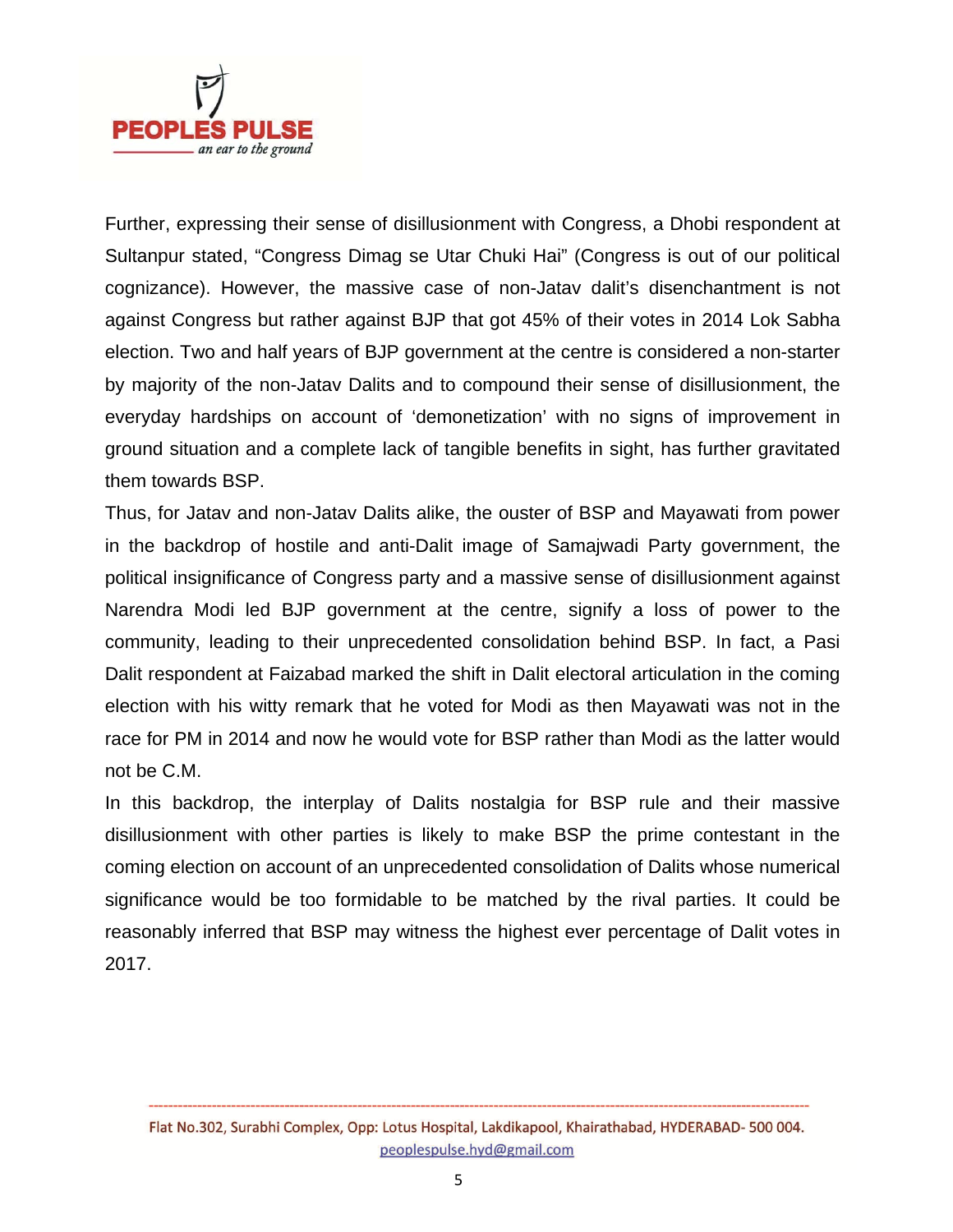

| <b>DALIT CASTES</b> | 2007        |            |                | 2012        |            |           | 2014        |    |            |                |
|---------------------|-------------|------------|----------------|-------------|------------|-----------|-------------|----|------------|----------------|
|                     | <b>BJP</b>  | <b>BSP</b> | <b>SP</b>      | <b>BJP</b>  | <b>BSP</b> | <b>SP</b> | <b>BJP</b>  |    | <b>BSP</b> | <b>SP</b>      |
|                     | <b>CONG</b> |            |                | <b>CONG</b> |            |           | <b>CONG</b> |    |            |                |
| <b>JATAV</b>        | 3           | 86<br>4    | $\overline{2}$ | 5           | 62         | 15        | 18          | 68 | 4          | 2              |
|                     |             |            |                | 5           |            |           |             |    |            |                |
| <b>NON-JATAV</b>    |             |            |                |             |            |           | 45          | 29 | 10         | $\overline{4}$ |
| <b>PASI</b>         | 12          | 53         | 16             |             | 57         | 24        |             |    |            |                |
|                     |             |            |                |             |            |           |             |    |            |                |
| <b>VALMIKI</b>      | 11          | 71         | $\overline{2}$ | 3           | 42         | 9         |             |    |            |                |
|                     | 4           |            |                | 12          |            |           |             |    |            |                |
| <b>OTHERS</b>       | 9           | 58         | 16             | 11          | 45         | 18        | --          |    |            |                |
|                     |             |            |                | 17          |            |           |             |    |            |                |

Caste Wise Dalit Voting in Past Elections in Uttar Pradesh: NES

| <b>DALIT CASTE</b> | % age in state Dalit population | % age in total state population |
|--------------------|---------------------------------|---------------------------------|
| <b>JATAV</b>       | 54.2                            | 11.3                            |
| <b>PASI</b>        | 15.8                            | 3.2                             |
| <b>DHOBI</b>       | 5.9                             | 1.2                             |
| <b>KORI</b>        | 5.5                             | 1.1                             |
| <b>VALMIKI</b>     | 3.2                             | 0.7                             |
| <b>KHATIK</b>      | 2.2                             | 0.5                             |

Percentage of Dalit castes in total Dalit population and States population: Census 2011

\*\* \*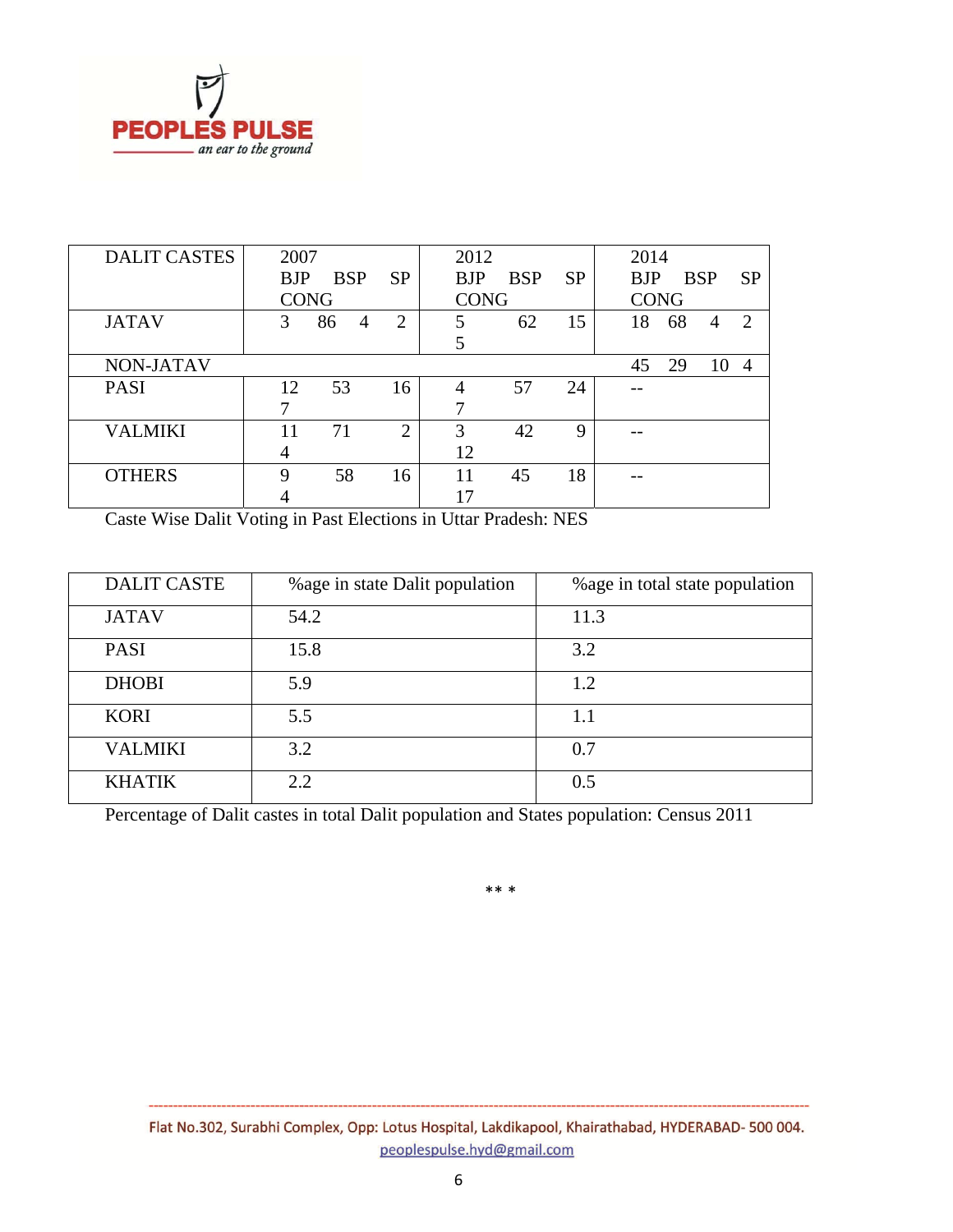

#### **MUSLIM VOTES IN UP: CANDIDATE IS KING**

In post-Ram Mandir context, Muslims with 19.3% of state population hold the key to Lucknow in 2017. Primarily, there are two parallel electoral arithmetic, namely, their alignment with Dalits (Dalit-Muslim combination) and Yadavs (Muslim-Yadav alliance) that needs to be explored to gauge the potential Muslim voting trend in the ensuing Assembly election in Uttar Pradesh, which in turn, will decide the two main contestants from among the widely perceived triangular contest among BSP, BJP and SP.

A fieldwork among the Muslims of Uttar Pradesh, concluded just before the multi-faceted expulsion drama in ruling SP unfolded, provided some glimpses into and important insight about, the ongoing Muslim electoral articulation for the coming state election.

The combination of three factors, the perceptual fluidity about the dominance of respective parties, the tenuous reasoning about the non-Muslim support base of BSP and SP and the candidate profile of three political parties in respective constituencies, are constituting the layered Muslim mindset vis a vis their political preference, wherein, an overwhelming majority of them are willing to wait till the final declaration of candidates by all the relevant political parties, namely, BSP, BJP and SP.

Objectively, the popular perception of a positive correlation between Muslim vote and Samajwadi Party on account of latter's political articulations and focused policies still hold the ground among majority of Muslims- a factor, compounded by immensely positive image of Akhilesh Yadav. However, as the qualitative and non-statistical electoral wisdom goes, the appreciation of a party and leader must not be treated as a positive vote for the same. If one asks the Muslims about the desirability of a party forming the next state government, incumbent Samajwadi Party, unambiguously emerges as the most preferred option.

Flat No.302, Surabhi Complex, Opp: Lotus Hospital, Lakdikapool, Khairathabad, HYDERABAD- 500 004. peoplespulse.hyd@gmail.com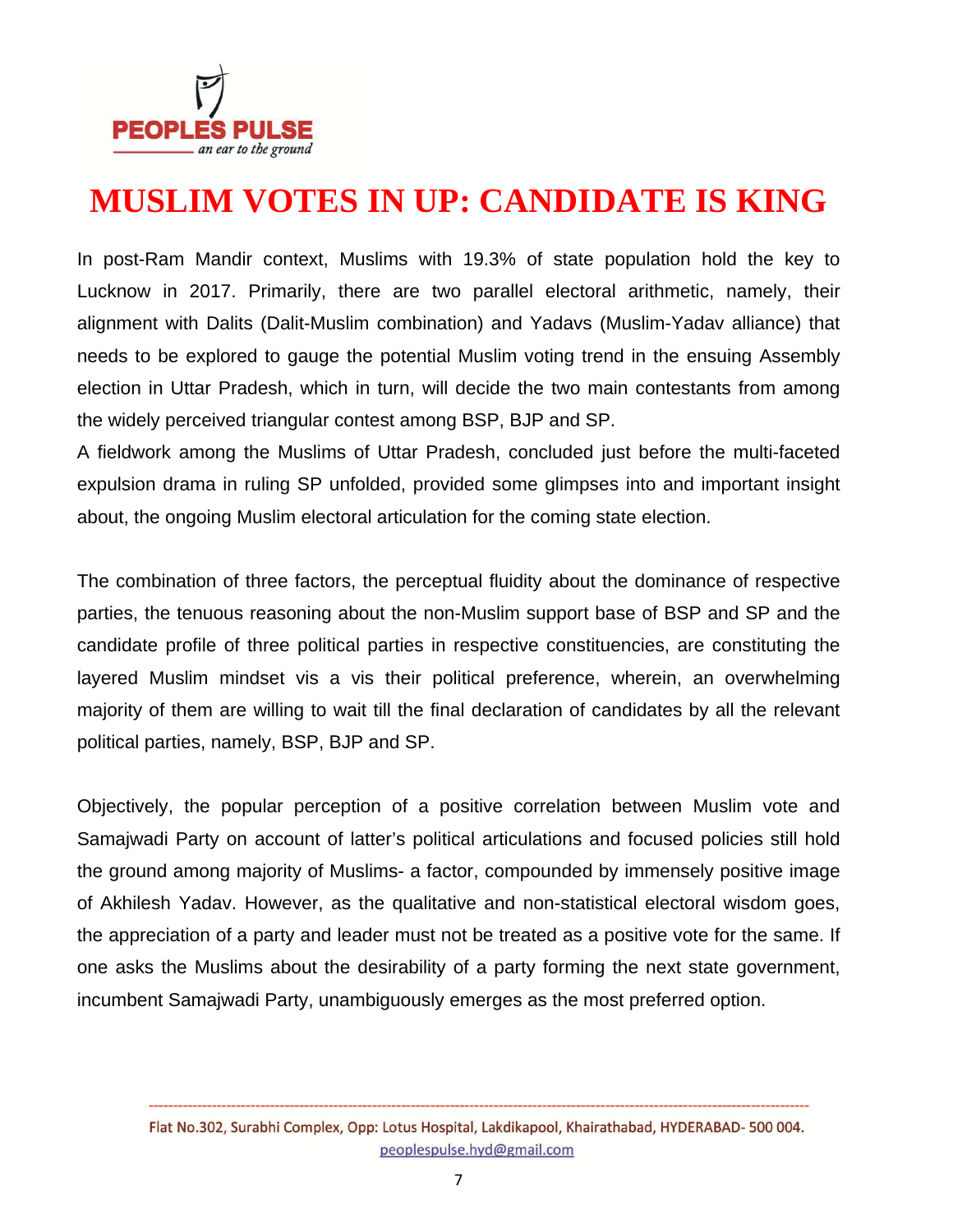

However, the moment the Muslim respondents are asked about their subjective preference, multiple factors like assembly constituency level demographic composition, the candidate profile, the knowledge of the shifting social base of core voters of various candidates, the permutations and combinations of perceived floating voters, emerge as the superseding electoral determinant of possible Muslim voting clouding the edge that Samajwadi Party enjoys in their objective perception. This gap between 'subjective' and 'objective' response of the Muslims coming from their desired political choice and context specific actual electoral choice, is something that most of the 'closed questionnaire and quantitative survey based' election surveys tend to miss, leading to projecting the 'objective' response of the Muslim electorates, wherein Samajwadi Party tend to get over-represented at the cost of BSP. On the other hand, a narrative method based field study despite limited sample size has the cognitive advantage to delve deeper into and decipher the fluid, complicated and layered articulations of the respondents as here, besides capturing the socio-political response, the interpretative method is simultaneously employed by the interviewer.

Thus, the fieldwork revealed that across the state, the Muslims, divided sociologically, along the lines of sects (Devbandi and Barelvi; Shia and Sunni) and castes (Ashraf and Pasmanda), are also divided in their politico-electoral preferences and yet united in one way, that is, voting for a non-BJP party- something that differs from region to region and constituency to constituency. Therefore, the crucial question whether Muslims in general would give more weight age to a 'party' or a 'candidate' in the ensuing Assembly election could be reasonably settled in favour of the latter. It's the 'candidate factor' that would matter the most for the Muslims for the coming election. Further, the candidate has to be from two parties, namely Samajwadi Party and BSP and despite the sympathetic outlook of Muslims towards Congress Party, their candidates, barring rare exceptions, doesn't fare a chance in their electoral calculations on account of the lack of their 'winnabilityfactor'.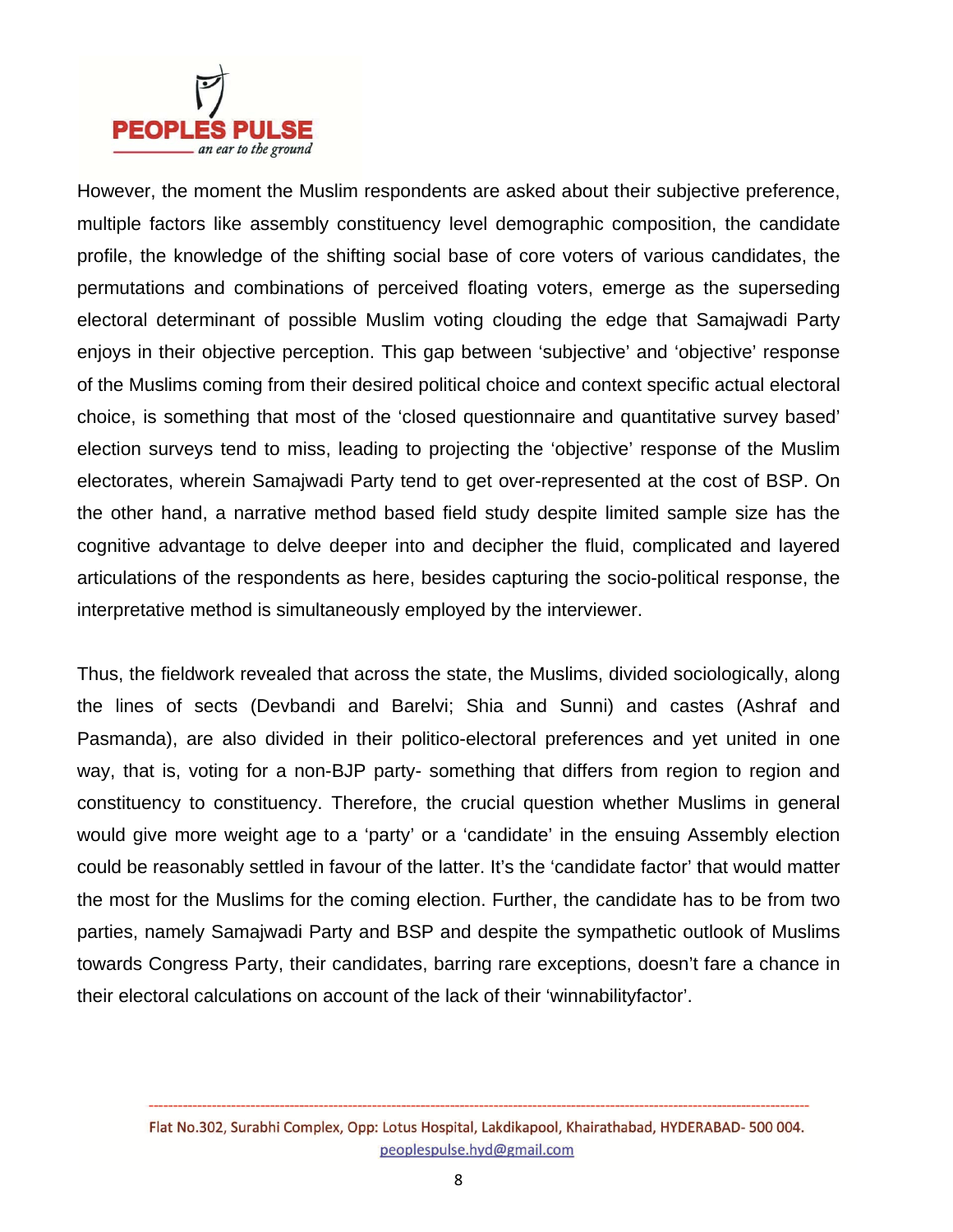

The essence of this dominant electoral articulation among Muslims was captured in the responses of two respondents, a Yadav and a Muslim at Orai and Bareilly when asked about the expected electoral preference of the Muslims wherein the former, suing 'Hinglish'gave a experiential formulaic remark, "Jiska Danda High Wahi Bada Bhai" (Muslims would vote for a non-BJP party expected to win); while the latter remarked, " hum BSP aur SP me 10 wale ko support karenge na ki 5 wale ko taki humara vote unko jeeta sake" (In between SP and BSP we'll support the candidate that enjoys the bigger support so that our vote leads to their victory).

Here, it must be noted that Muslims in general are not only preferring candidate over party between BSP and SP, but also opining for a positive vote to ensure the winnabilityof a candidate rather than negative vote with the view to make BJP defeated. Hence, it could be inferred that Muslims are voting in strategic manner by opting for non-BJP party but the nature of the same is 'positive' rather than 'negative'.

Besides the traditional refrain of Muslims from BJP, there have been additional factors making Muslims not preferring for BJP for the coming election despite the developmental rhetoric of the latter. Here, besides the colossal rise in the instances of communal issues like 'cow vigilantism, 'love-jihad', 'low-intensity riots', the issue of 'Triple Talaq' has convinced Muslims about the hostility of BJP towards the community and an overwhelming majority of the Muslims respondents see the raising of the issue as an interference into the internal matter of the community. In fact, an old Muslim respondent at Amethi gave a slippery slope remark, "BJP Aaj Talak pe Faisala Kar Rahi Hia, Kal ye Namaaj pe Faisala Karenge" (Today BJP is deciding upon Talaq issue, tomorrow they will decide upon Namaaz). Similarly, in Poorvanchal region at Gazipur, sitting in a group, a Muslim had a witty take on the issue when he wittily remarked, "Dilli ki Janata ne BJP ko Dilli me pehla Talaq dia, Dusra Talaq BJP ko Bihar ki Janata ne Dia aur Teesra Talaq UP ki Janata degi" (BJP got its first divorce by the voters of Delhi, second divorce by that of Bihar and it will get its final and third divorce by the voters of UP).

Flat No.302, Surabhi Complex, Opp: Lotus Hospital, Lakdikapool, Khairathabad, HYDERABAD-500 004. peoplespulse.hyd@gmail.com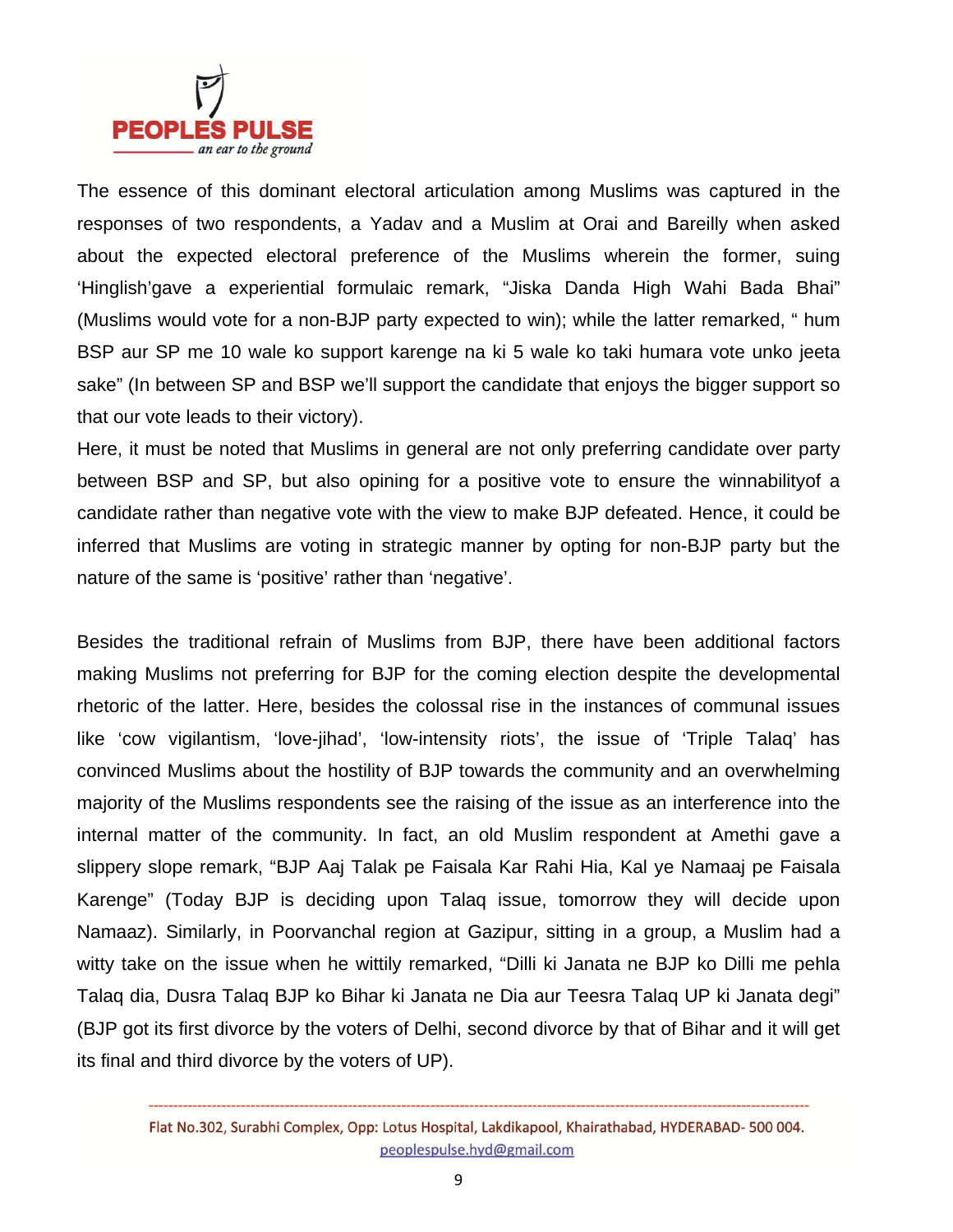

In this backdrop, the crucial question as to which party will be the biggest beneficiary of 'candidate and win ability' centric Muslim electoral articulation in the coming election could be seen as veering, a significant majority of the community's vote, towards BSP from SP on account of two factors- a. BSP has fielded more Muslim candidates (about 100) than SP and second, the intense consolidation of Dalits behind party and the knowledge of same among others will give a perceptual advantage to the winnabilityof BSP candidates affecting the Muslim electoral response. Thus, compared to 2012 Assembly election as shown in the table, in absolute terms BSP's gain of Muslim votes would be direct loss of SP even if latter end up getting relatively more Muslim vote. Hence, the bottom-line of Muslim electoral choice in the coming election would be the primacy of candidate's winnabilityin respective constituencies over party placing BSP in an advantageous position.

#### **Muslim Voting for Political Parties in Percentage**

| Party                  | 2007 | 2009 | 2012 | 2014 |
|------------------------|------|------|------|------|
| <b>BSP</b>             | 17   | 18   | 20   | 18   |
| $\overline{\text{SP}}$ | 45   | 30   | 39   | 58   |
| <b>BJP</b>             | 3    | 6    |      | 10   |
| Cong                   | 14   | 25   | 18   | 11   |

\*\*\*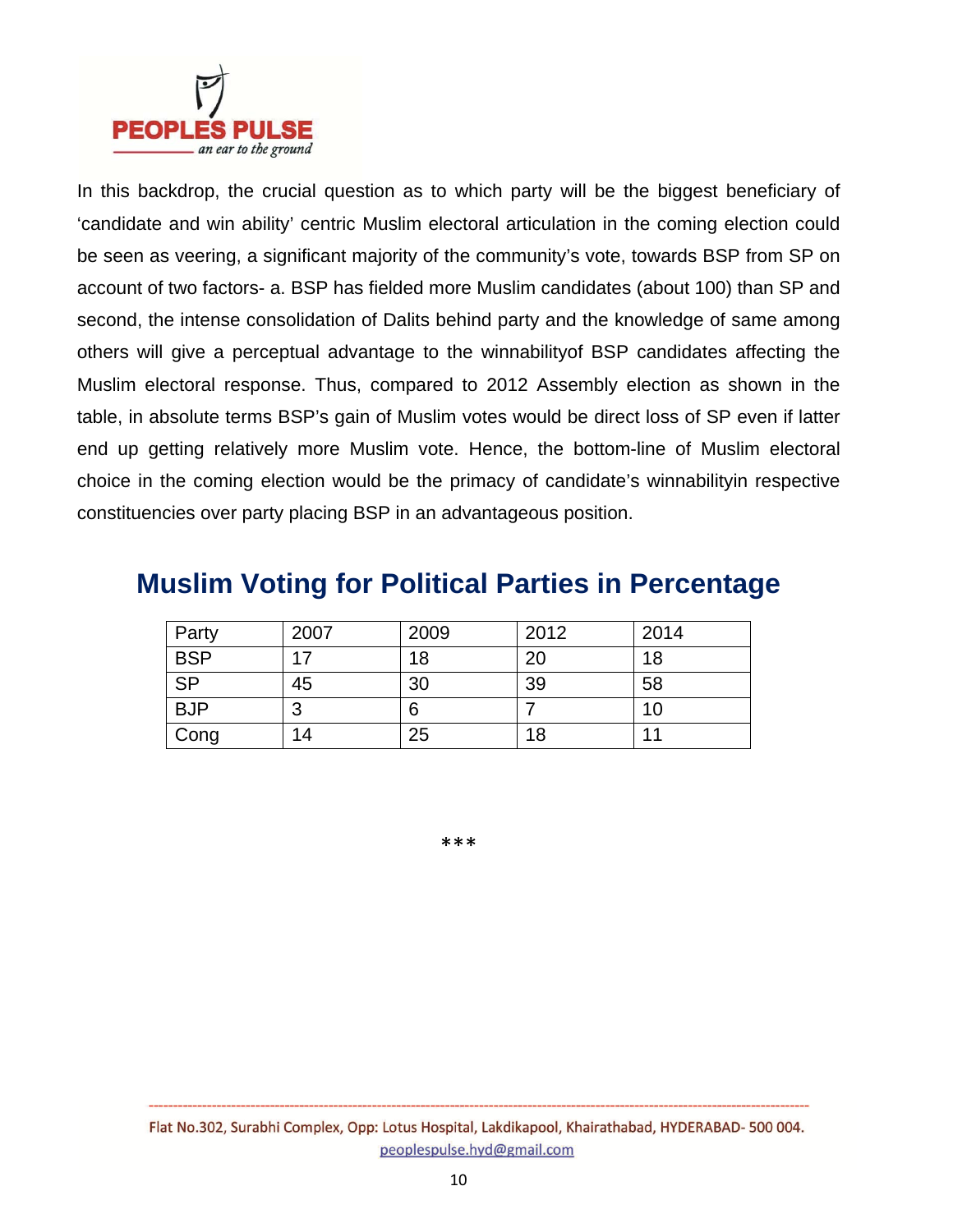

#### **BJP HAS EDGE IN CAPTURING NON YADAV OBC VOTE IN UP**

The political psychology of non-Yadav OBCs, as a clustered community, in the state of Uttar Pradesh, is caught between the pulls and pushes of their 'aspiration to have political domination like Yadavs-their OBC companion' and 'the feeling of relative deprivation vis a vis both Yadavs and Dalits'. The only OBC caste exception to this trait happen to be Jats, who on account of their concentrated spatial location into the western part of the state, relatively better economic position in post-Green revolution phase, with the legacy of a leader like Charan Singh, are partially immune from the feeling of 'relative deprivation', even though the tinge of jealousy against Yadavs dominating the state emerges as a factor in their demand for a separate State.

Roughly considered a third of the state population their support emerges as the 'balancer' upon the distinct 'core support base' of various parties like SP, BSP and BJP, who leave no stone unturned to woo them for their electoral support in the coming election. Trapped in between this 'aspirationanxiety axis' and driven by their 'caste-centric logic' they have been swinging among and negotiating with the discourses of 'Hindutva, Mandal and Bahujan' from election to election. Their frustration of playing second fiddle to Yadavs in Samajwadi Party, Dalits in BSP and Upper Castes in BJP, has many a times, resulted in formation of caste parties, albeit with dismal electoral success, leading to their political destiny of responding to the best offers that various political parties, most notably, BJP, SP and BSP come up with.

Since 1990s, not only a majority of these castes like, Pal, Nishadh, Kahar, Kumhar, Rajbhar etc. have failed to utilize the reservation policy to their advantage but rather, have been on the receiving end with the political rise of Yadavs and Dalits. While, Rajnath Singh led BJP tried to woo them in early 2001 by earmarking a separate quota for them within the existing OBC reservation- a move struck by judiciary and declared a conspiracy against Yadavs by then leader of opposition Mulayam Singh Yadav, the Samajwadi Party leadership responded in 2005 by putting many OBC castes into SC category, leading to Mayawati being put in a dock.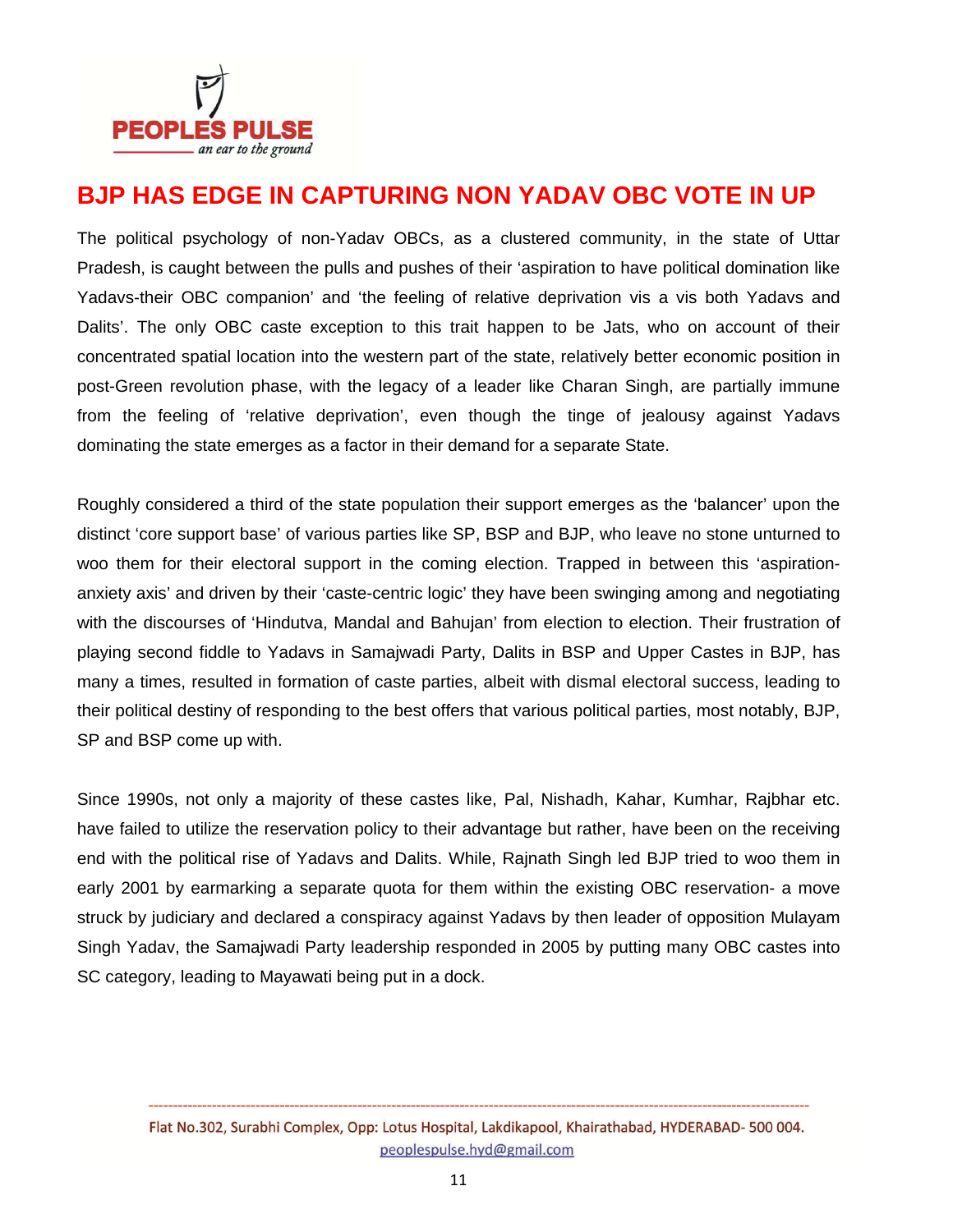

This time, all the parties are coming with focused program and policies for them. BJP with its aggressive 'Pichhda Varg Sammelan' (Backward Caste Conclaves) one each for two Assembly segments across the state; Incumbent Samajwadi Party, by recommending to the Central government the inclusion of 17 OBC castes into SC category; BSP via its caste-centric 'Bhaichara Sammelan (Brotherhood Conclaves); are competing for their electoral support.

How these non-Yadav OBCs would respond to the offers of various political parties would hold the clue about the possible front runner in the coming Assembly election. A fieldwork undertaken in the election bound state revealed three 'distinct but interrelated' existing electoral articulations among them, namely, a. they would be voting for a candidate from their respective castes and therefore, b. their vote would be scattered and divided, however, c. in the absence of any candidate hailing from their respective castes, they are more likely to vote for BJP.

The caste centric electoral rationality of non-Yadav OBCs could be understood in the response of Mati Prasad Maurya, a Kushvaha voter in Kanpur-Dehat, when he justified his preference for BJP by stating: "Hum Log Is Bar BJP ko Vote Denge Kyunki Yadav Padeshan Karta Hai Jab SP ki Sarkar Aati Hai, aur SC Padeshan karta hai Jab Mayawati ki Sarkar aati hai, Hum Beech Wale Jaye to Kaha Jaye, Isliye BJP ko Vote Denge" (This time we would vote for BJP as Yadavs bother us when SP is in power and Dalits bother us when BSP is in the power; where else would we intermediary castes go if not BJP).

However, it was found that a significant number of non-Yadav respondents also preferring SP and BSP by giving conducive secular and developmental logic which in the final analysis turn out to be, primarily, contingent upon the caste profile of respective candidates fielded or likely to be fielded by the preferred political parties in their electoral constituencies.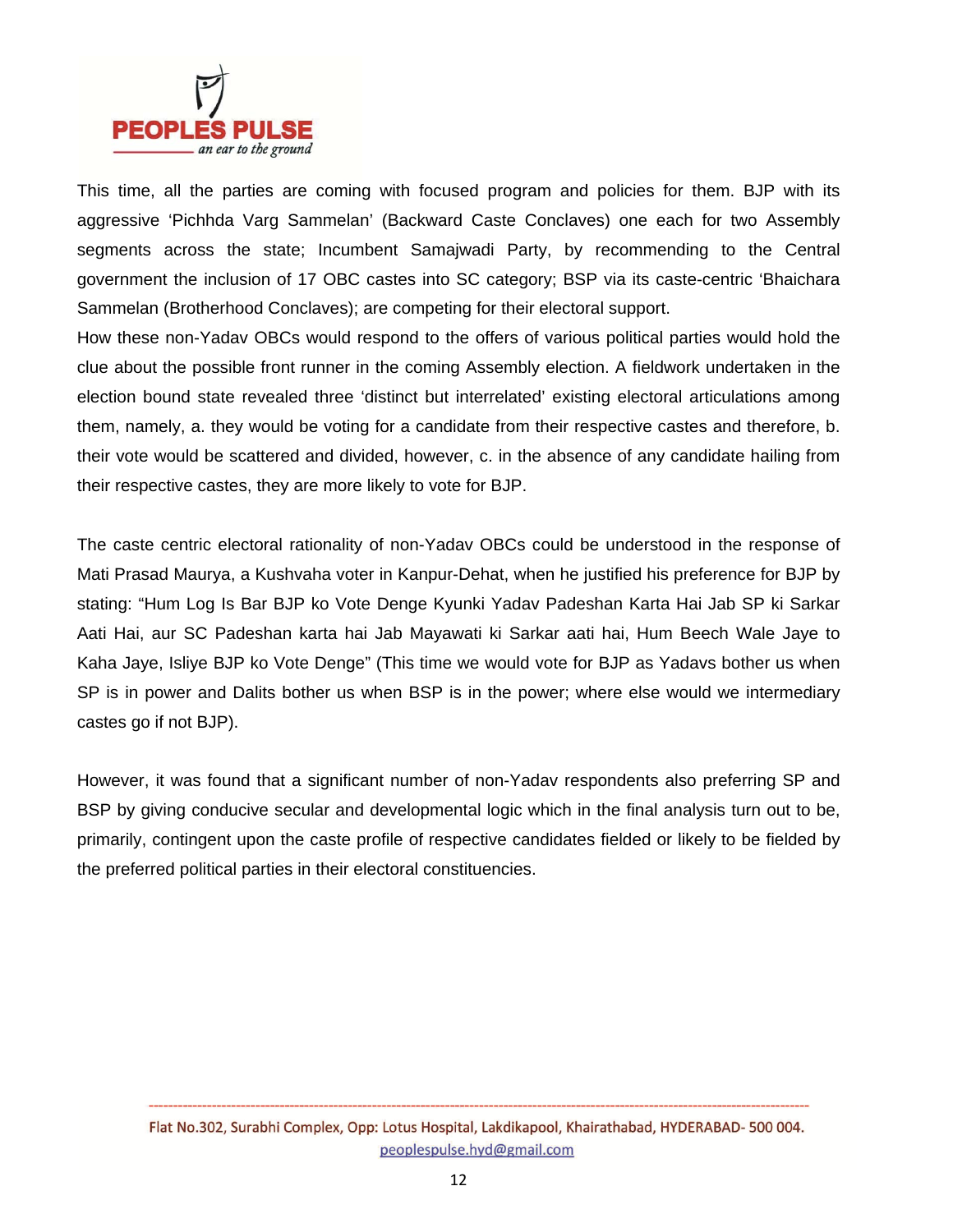

On part of the political parties, BJP seem to have an 'off the bloc' advantage over SP and BSP as far as these OBCs are concerned. With the aim to woo OBCs, BJP, appointed an OBC, Keshav Prasad Maurya (Kushvaha by caste) as its state president. This was followed by a series of follow up measures like inducting dissident OBC leaders, like Swami Prasad Maurya from other parties, especially BSP; inducting various OBC caste leaders like Om Prakash Rajbhar, Sanjay Rajbhar and merging their insignificant but symbolically important caste parties into BJP; appointment of Anupriya Patel (Kurmi by caste) as central minister besides organizing around 200 OBC conclaves (Pichhda Varg Sammelan) around the state covering 403 constituency, giving BJP and edge over the others among these OBCs.

The decision of ruling Samajwadi Party to include 17 OBC castes into Dalit category on the eve of election is intended precisely to reverse this shift of OBCs to BJP fold besides putting BSP in a dilemma. Of 17 OBC castes recommended to be included into Dalit category, the Kahar, Kumhar, Nishadh and Rajbhars constitute significant voting bloc in many assembly constituencies and have been divided among all the three main contender, SP, BSP and BJP, depending upon their loyalty to local caste leaders since 1990s. These caste leaders have conveniently chosen the political ideology of Hindutva when joined BJP, of Mandal when joined hands with SP and Bahujan when aligned with BSP and their support base, driven by the logic of caste representation, has followed the suit.

Therefore, one finds, the castes which have their prominent political face in any party decisively shifting to the respective party, like Lodh and Kushvahas, predominantly batting for BJP while other OBC castes like Kurmi, Pal, Rajbhar, Nishadh, Prajapati, lacking a prominent leader being divided from region to region and constituency to constituency. This trend is well captured in the response of a Prajapati (Kumhar) respondent at Sultanpur, "Humari Vote Badalti Rahti Hai Kyunki Humaari Koi Apni Party Nahi Hai, Humara Ek Hi Hisab Hai Ki Jidhar Lahar Chal Padi, Udhar Chal Diye (Our vote keep shifting from election to election as we don't have our own party. We follow just one trend that we go by the wind).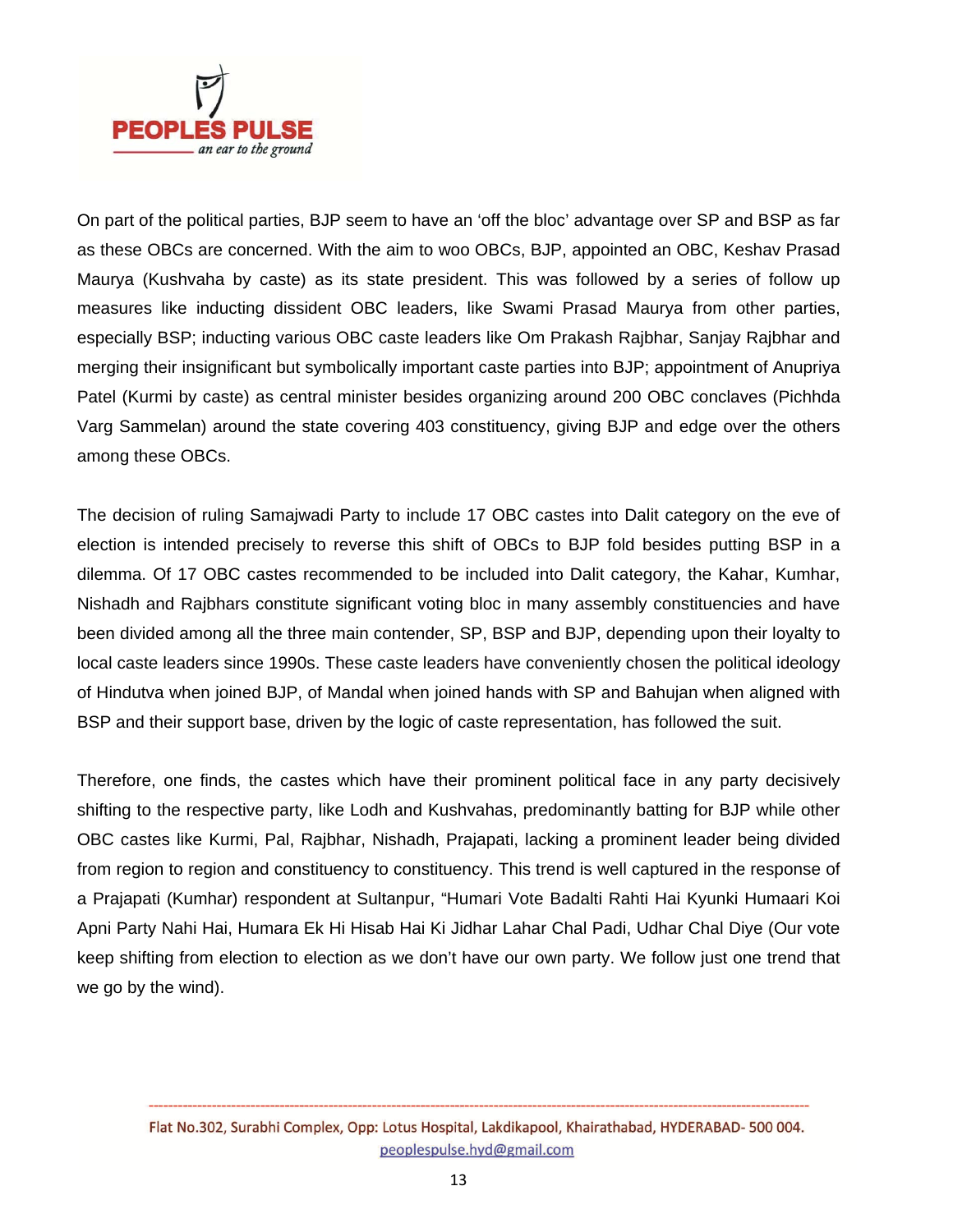

As the following Table shows, the BJP has the tough challenge to retain the massive support it gained of non-Yadav OBCs in 2014 election- a task the saffron party is following to the hilt- while BSP and SP are competing to retain a share of the same, which in turn, would witness their votes scattered among the three main contender with slight edge to BJP.

#### Voting Preference of OBCs in Uttar Pradesh (in percentage)

| <b>OBCCastes/Party   Congress</b> | 2007 2009 2012 2014 |    |    | <b>BJP</b><br>2007 2009 2012 2014 |    |     | <b>BSP</b><br>2007 2009 2012 2014 |       |      | <b>SP</b><br>2007 2009 2012 2014 |         |    |    |    |     |     |
|-----------------------------------|---------------------|----|----|-----------------------------------|----|-----|-----------------------------------|-------|------|----------------------------------|---------|----|----|----|-----|-----|
| Yadav                             | 4                   |    |    |                                   | 5  |     | Q                                 | 27    |      |                                  |         |    |    |    | 66  | -53 |
| Jat                               |                     |    |    |                                   | 18 |     |                                   |       | 10   | 41                               | 16      |    |    | 10 |     |     |
| Kurmi-Kushvaha                    | 6                   | 28 | 13 | 16                                | 42 | 20. |                                   | 20 53 | 1618 |                                  | 19<br>Δ |    |    | 18 | 35  |     |
| Other OBCs                        | 9                   |    |    |                                   |    | 29  |                                   | 60    | 30   | 19                               | 1 Q     | 44 | 20 | 25 | 16. |     |

\*\*\*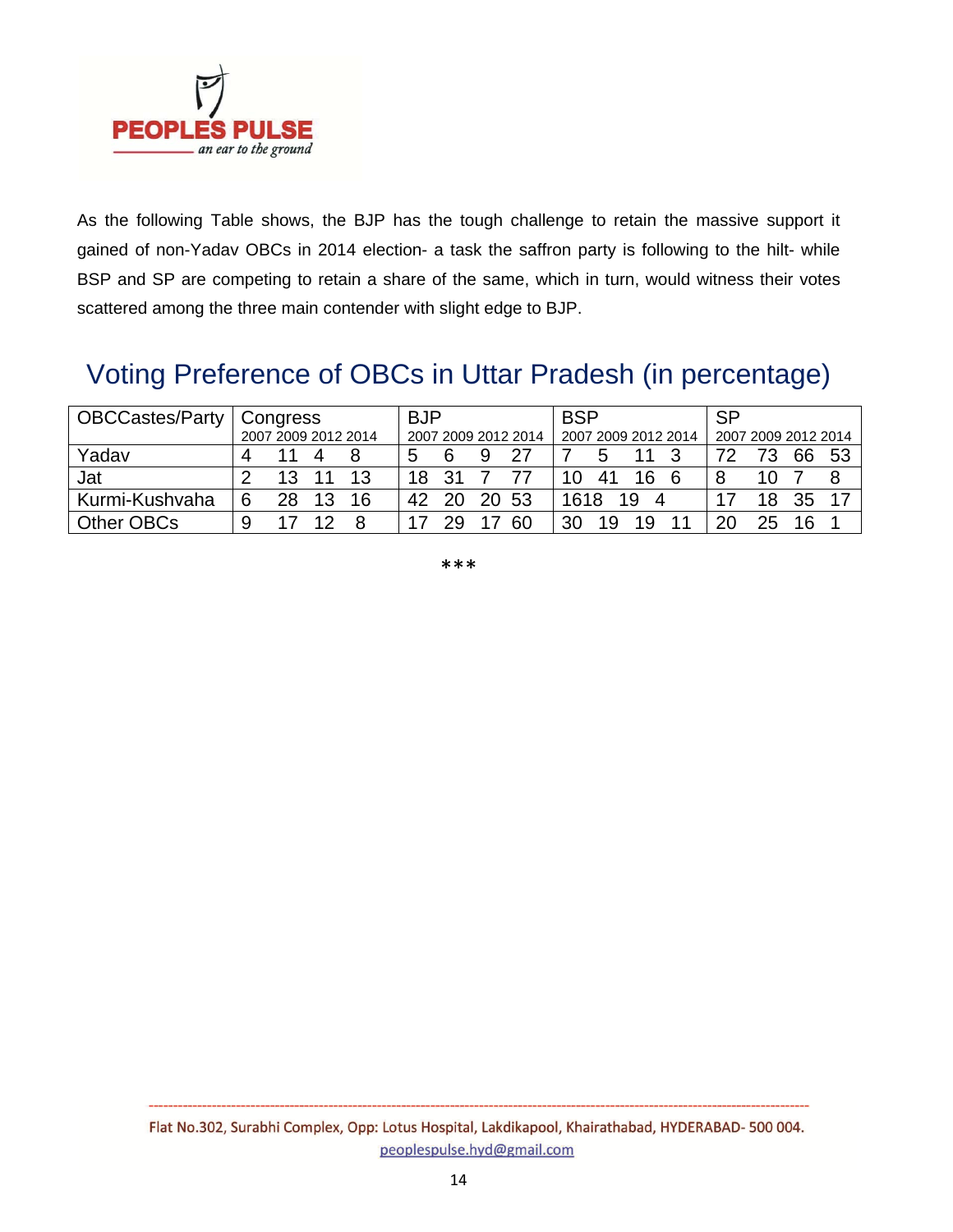

# **HOW THE UPPER CASTES VEERED BACK TO BJP AGAIN IN UP**

 "UP me ATM (Ahir, Thakur and Muslim) ki Sarkar hai", (The ruling dispensation at UP means the rule of Ahir, ie, Yadav, Thakur, i.e, Rajputs and Muslims), remarked a middle-aged Thakur (Rajput) respondent at Kunda, Pratapgarh in 2012 after Akhilesh Yadav led SP government was formed, trouncing BSP and reducing BJP to its lowest tally of 49 seats. The statement, besides Muslim-Yadav equation, signify an important dynamic informing the state, namely, the dominant trend of electoral intra-upper caste rivalry in general and Brahmin-Rajput rivalry in particular, since independence. In the typical political trait of Hindi heartland (UP, Bihar and MP), the non-Brahmin upper castes, especially Rajputs, appalled by the Brahmin's dominance in Congress started shifting to the non-Congress parties in significant numbers. In UP, the Rajputs were the core social constituency of non-Congress, as propounded by Rammanohar Lohia and executed by Charan Singh in the form of famous non-Brahmin AJGAR (Ahir, i.e, Yadav, Jat, Gujjar and Rajput) electoral alliance in 1970s and 1980s. Though Congress tried to win back the support of Rajputs by giving them Chief Minister ship across the Hindi-heartland since 1980s, the Brahmin-Thakur rivalry continued.

In fact, the 1989, Lok Sabha election that was the first personality centric election in north India in 1980s, the acrimonious campaign by Rajiv Gandhi (perceived Brahmin) and V.P Singh (Rajput) had its bearing upon the social constituencies wherein the Rajputs are said to have voted significantly in favour of the latter. The trend continued in the 1989 Assembly election in the state, bringing Mulayam Singh Yadav led Janata Dal in power by defeating the incumbent Congress party led by N.D Tiwari.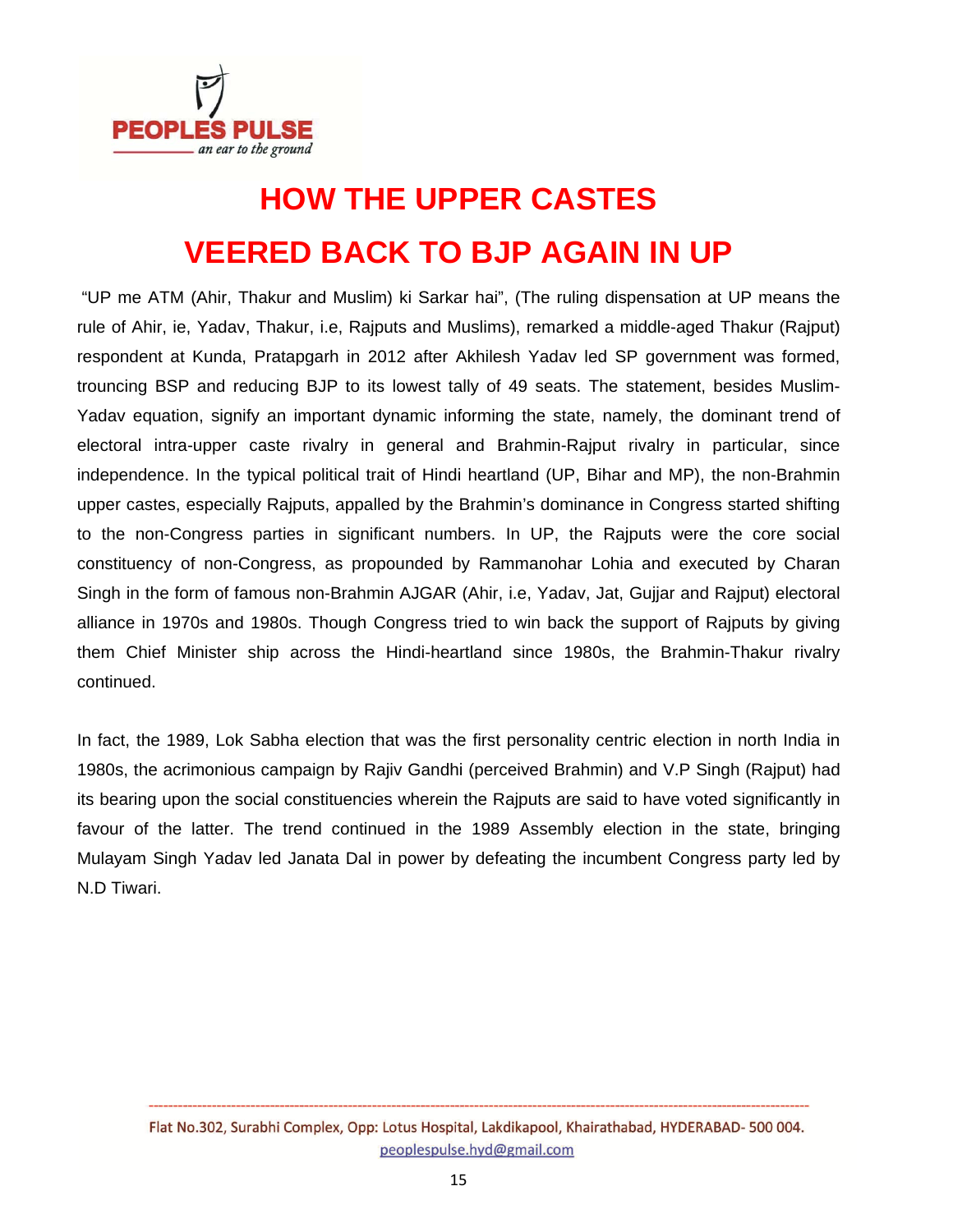

This social aspect in electoral arena is significant as in the popular understanding the decades from late 1960s to late 1980s, i.e., the era of Congress-dominance famously known as 'Congress System', is considered the continuation of the older dominance of upper castes as a homogeneous bloc, who were, unsuccessfully but relentlessly, resisted by lower castes under the banner of socialist parties. In that dominant narrative of 'upper caste vs. backward caste' electoral rivalry, the aspect of intra-upper caste rivalry, especially in UP has often been understated. This understanding needs to be factored in any political analysis as the intra-upper caste rivalry gripping the state was not just confined to the elections but rather extended to spheres like institutional access and Mafia rivalry for dominance over public resources. Moreover, the social scenario of upper caste domination till 1980s made their internal rivalry electorally significant as they operated in prevailing context of political-clientelism, bringing additional support base from among the lower-castes for different parties, making democracy competitive.

However, an important shift came in the wake of Mandalization of north Indian politics since 1990 causing an unprecedented consolidation of upper castes behind BJP, making the saffron party a dominant electoral force in the state throughout 1990s.By 2000s, the electoral decline of BJP on account of factors like, desertion of OBC leaders like Kalyan Singh, Ram Temple becoming a nonissue, coupled with friendly overtures from regional parties, namely, compelled upper castes act as the balancing factors, tactically oscillating between them from election to election, besides supporting BJP. The data suggests that more Rajputs were tilted towards SP while Brahmins towards BSP.

It is in this backdrop that 2014 Lok Sabha election emerged as the second shift when swayed by the Modi wave the upper castes converged behind BJP as its core voters- a trend continuing in the ongoing assembly election.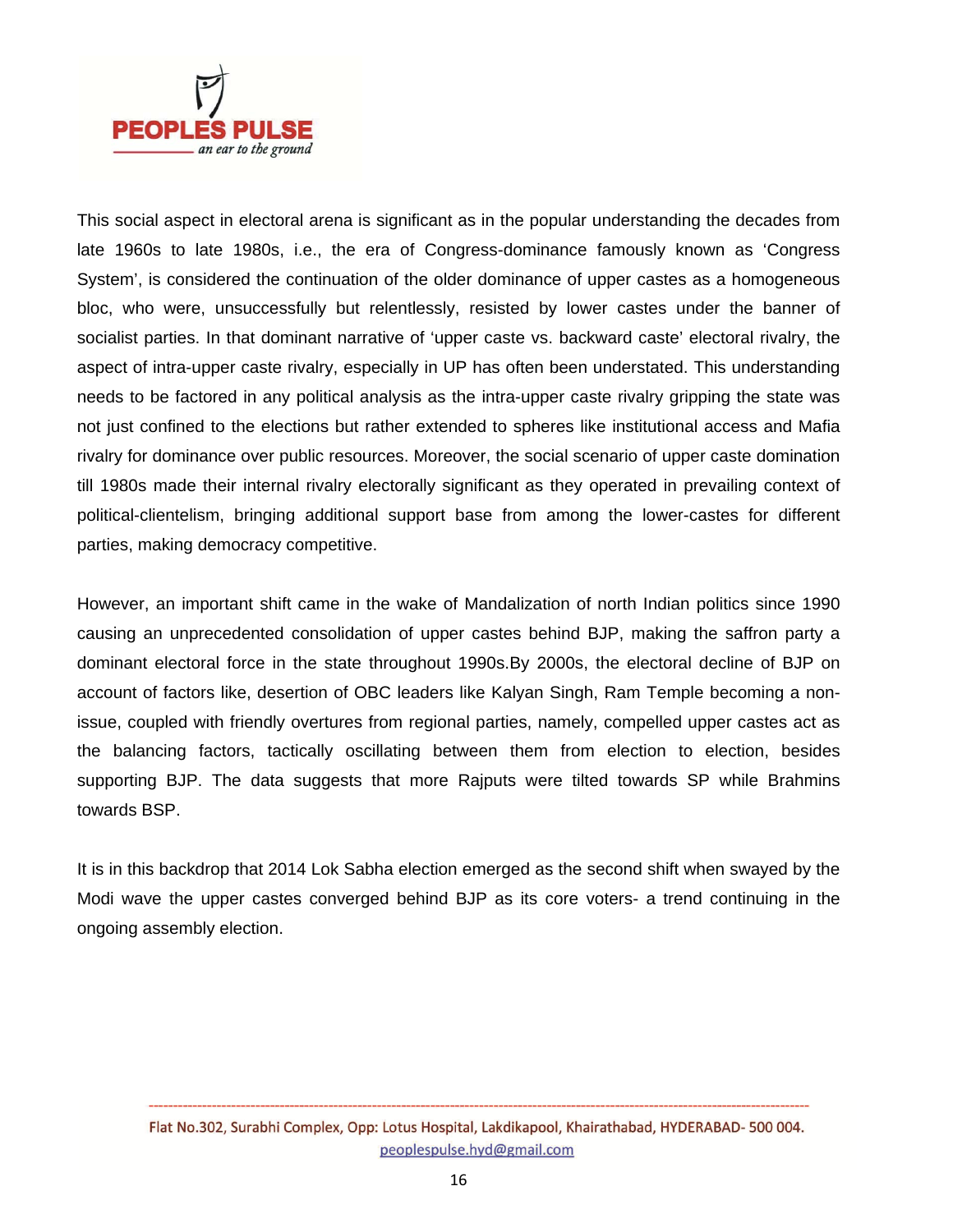

The fact that upper castes are vouching for BJP in 2017, despite factors like, being at the receiving end in the wake of demonetization affecting agriculture adversely; both BSP and SP fielding significant number of upper caste candidates; BJP focusing primarily upon non-Yadav OBCs;a general sense of appreciation regarding Akhilesh Yadav's leadership and the image of Mayawati as a tough administrator, reveals the deep interplay of identitarian plank and winnabilityquotient of the ongoing Assembly election in the state. As a pro-BJP Brahmin farmer unhappy with demonetization persuasively remarked at Jhanshi, "2007 me BSP ko aur 2012 me SP ko vote diya kyunki BJP race me nahi thi, lekin BSP ke Raaj me Dalit aur SP ke Raaj me Yadav ka bolbala ho jata hai, Is baar BJP race me hai aur fir humare pas BJP ke alawa chara bhi kya hai", (I voted for BSP in 2007 and SP in 2012 as BJP was not in the electoral race. However, Dalits and Yadavs dominate the social space in the regime of BSP and SP respectively. This time BJP is in the race and otherwise also what option do we have besides supporting BJP).

Interestingly, the complex dynamics of the centrality of 'identitarian plank 'and 'winnabilityfactor 'in the ongoing election could be seen in the comment of a Brahmin respondent at Chillupar assembly constituency in Gorakhpur wherein both BJP and BSP have fielded Brahmin candidates, "Here the Brahmins are divided among both BJP and BSP due to candidate factor. However, everyone desires BJP forming the next government in the state".

Thus, the factors like, continuing enigma of Modi among upper castes, post-2014 perception of BJP being the political force to reckon with, the Yadav and Dalit centric image of SP and BSP and the perception that an upper caste stands a chance of being appointed as C.M if BJP forms the government, have led to the consolidation of upper castes behind BJP, despite latter's overwhelming focus on non-Yadav OBCs. The sentiment was summed up in the response of a Rajput respondent at Baldev Assembly constituency in Mathura, "earlier we used to shift to other parties as there was no wave for BJP. Now we are completely with BJP as there is Modi wave making the party winnable once again."

\*\*\*

Flat No.302, Surabhi Complex, Opp: Lotus Hospital, Lakdikapool, Khairathabad, HYDERABAD- 500 004. peoplespulse.hyd@gmail.com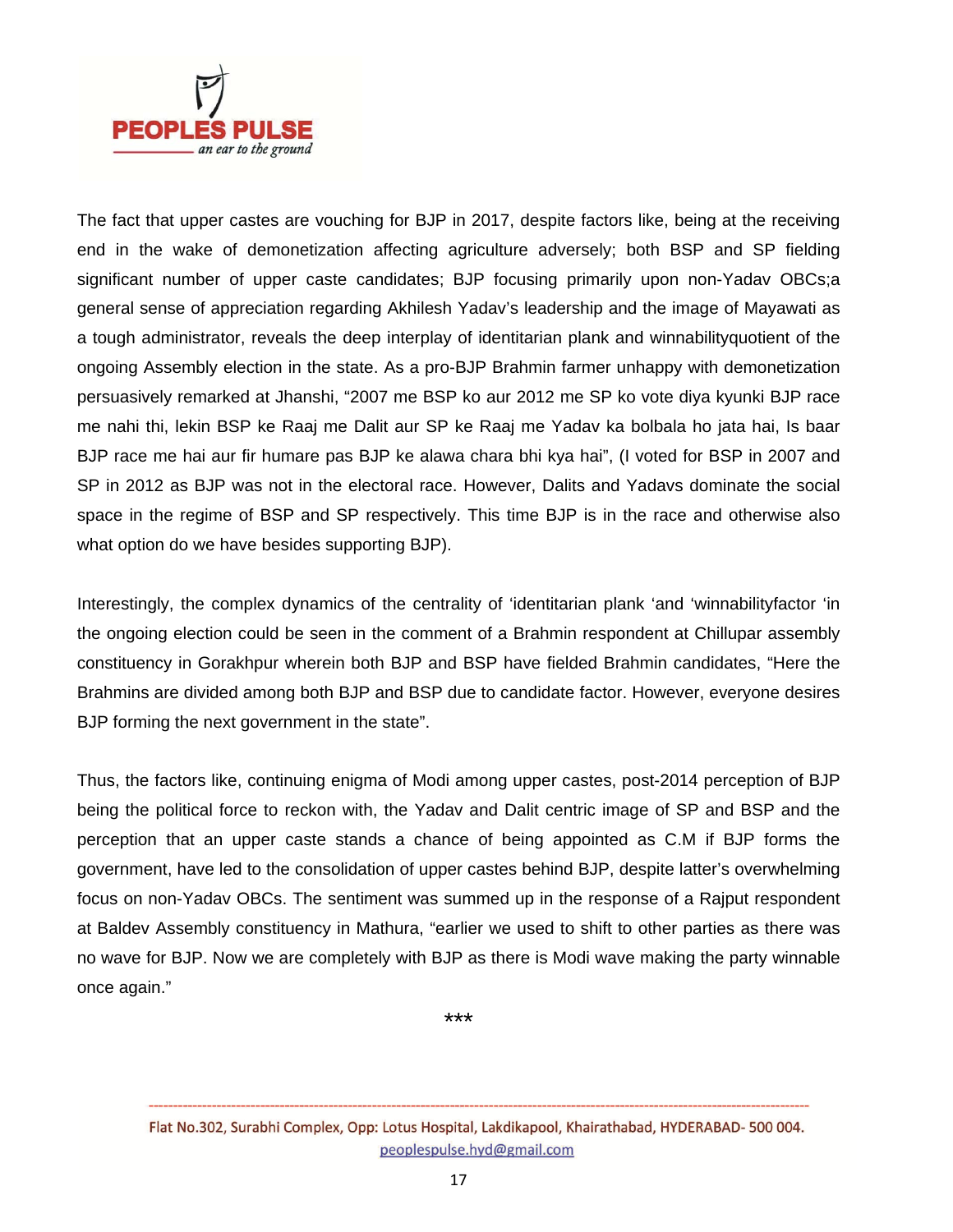

### **JAT GHAR WAPSI SPELLS TROUBLE FOR BJP**

"Ajit Singh koBeizzatKia Hai Har Party Ne, JatSamaj Is se Aahat Hai" (Jats are pained by the humiliation of Ajit Singh by all the political parties)- a remark by a group of Jats at Iglas village in Aligarh-is the running sentiment informing Jats across poll bound western Uttar Pradesh. The community that witnessed its economic and political ascendency since 1960s on account of dividends reaped from 'Land-Reform' and 'Green-Revolution', which was coterminous with the political rise of Charan Singh, had always felt comfortable with latter's leadership and legacy, so much so, that even Ajit Singh's political opportunisms and oscillating image was politically tolerated and electorally endorsed. However, things came to an abrupt end in post-Muzaffarnagar 2013 'Jat-Muslim' riots when the Jats deserted Ajit Singh and RLD for maintaining silence and acquiring political neutrality rather than supporting them against Muslims. They retaliated by shifting en-masse to BJP in 2014 Lok Sabha election and ensured a humiliating defeat to Ajit Singh, his son Jayant Chaudhary and other RLD candidates as a whole. Back then, Ram Kumar, a Jatand Pradhan in riot affected Fugana village in Muzaffarnagar district justified their decision to desert Ajit Singh and support BJP by opining, "HumneCharan Singh keNaampe RLD koAankhMundke Support Kia, Par usneDange me HumaraSaathNahiDia, Dangoke case me HumaareBachcheaajbhi Jail me hain, Humarasaathkeval BJP ne Diaaur Ab HumaraNeta Sanjeev Baliyanhai" (In the name of Charan Singh we supported Ajit Singh blindly but he deserted us during riots. Still our boys are behind the bars in cases related to riots. Only BJP came to our support and now BJP leader Sanjeev Baliyan is our leader). That was Ajit Singh's first humiliation at the hands of his own community members- Jats. However, the saga of humiliation has come full circle for Jats in UP- from humiliating Ajit Singh in 2014 to feeling humiliated by his political negligence in 2017- making them nostalgic about the past when they acquired political centrality in the region till recently.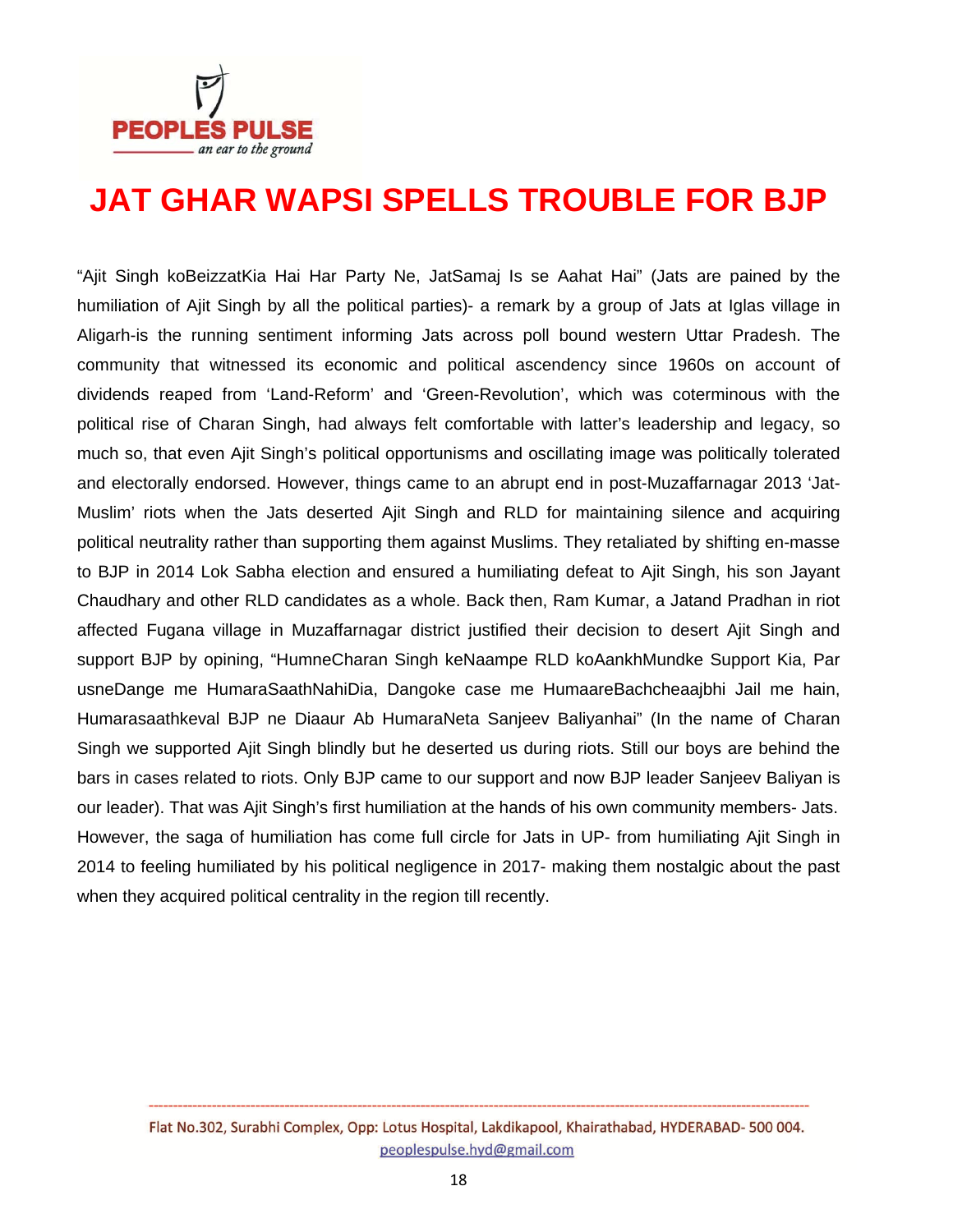

A tour across the western UP, comprising the 'Braj and Upper Doab' sub-regions including the districts like Agra, Mathura, Aligarh, Bulandshahar, Meerut, Baghpat, Shamli, Muzaffarnagar, particularly in their rural parts, throws a clear pattern of Jats articulating their case for RLD quite enthusiastically. The enthusiasm informs elders and youths alike. Suddenly, in a qualitative shift delineating their conception of 'self' as compared to 2014 and 2015, when they privileged their Hinduness over trademark peasant identity and started flirting with the saffron party, the peasantness is coming again to the fore, which in turn, is making them hostile not only to the SP-Congress alliance but equally against BJP. In fact, a group of Jat respondents at Lilon village in riotaffected Shamli district took exception upon comparing Sanjeev Baliyan, a Jat and the new Hindutva face of BJP, with Ajit Singh and asserted latter's unchallenged leadership on account of representing the legacy of Charan Singh. Their enchantment with Narendra Modi has significantly dissipated and they are brutal in blaming BJP for selling them false dreams. The return of their caste based peasant identity over religious one is revealed in the clichéd remark by a father-son duo at Timakhiya village, falling under Shival Assembly constituency in Meerut district, "BJP KisaanVirodhihaikyunki ye Baniyoki Party Hai" (BJP primarily is anti-farmer for being the party of Baniyas).

Compounding their sense of alienation from BJP and other parties is the feeling of relative deprivation, leading to the emergence of 'reservation' demand quite significantly. Jats, who are already OBC in the state of Delhi, Rajasthan and Uttar Pradesh desires to be included into the central OBC list and have been launching constant agitation under the banner of 'AkhilBharatiyaArakshanSangharshSamiti" led by its national president Yashpal Malik, who has unfolded a vicious anti-BJP campaign in the region and has reportedly employed around 125 teams to mobilize Jats against BJP in the ensuing election.

Ironically, the humiliation of Ajit Singh at the hands of SP-Congress alliance by not taking him into their fold is hurting BJP the most as the community is being considered as its confirmed voter. Their shift to RLD in significant numbers would have a negative bearing upon the electoral prospect of the saffron party as the core support base of later is already narrow, making a repeat of 2014 like massive Jat support indispensable.

Flat No.302, Surabhi Complex, Opp: Lotus Hospital, Lakdikapool, Khairathabad, HYDERABAD-500 004. peoplespulse.hyd@gmail.com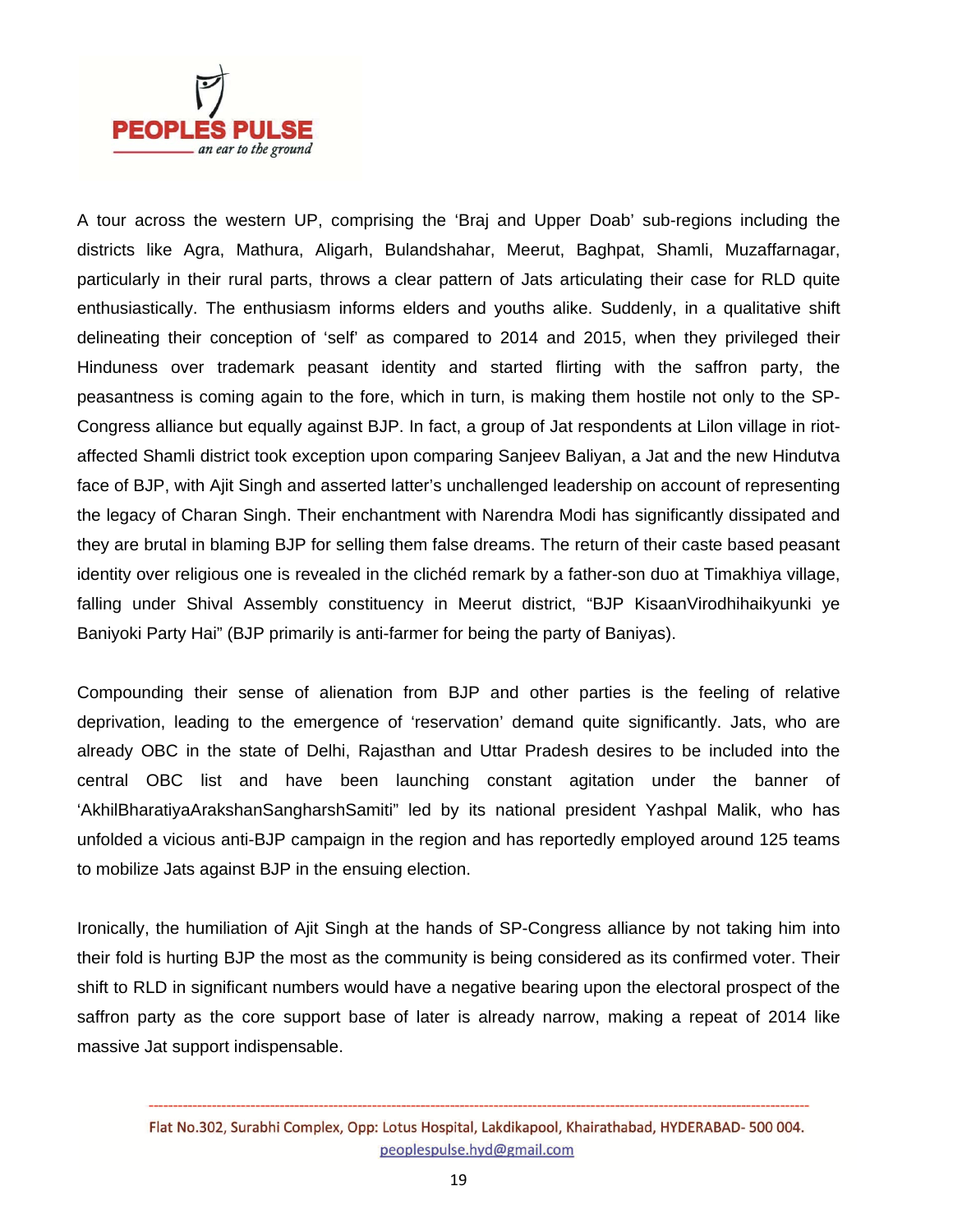

This seemingly sudden shift of Jats from BJP to RLD on the eve of election and the corresponding internal bickering among the BJP support base is quite evident in the response of a Baniya respondent at Muzaffarnagar who opined, "Jat BJP me mazboori me aaye the kynukidango me BJP kealawekisi party ne inkasathnahidia, inpe BJP kokabhibharoshanahikarnachahiyetha, 2016 February kiMuzaffarnagarupchunavkesamay hi ye apna rang dikhane wale the lekin tab Sanjeev Baliyan ne kisitarahparty me apniizzatkavasta deke inhemanayatha. Jatkevalapnafaydadekhtahai", (Jat came to BJP fold out of compulsion rather than love for the same as no other party supported them in riot related cases. They were about to show their true colors by deserting BJP in February 2016 Muzaffarnagar by-election itself, but back then, Sanjeev Baliyan somehow persuaded them by pleading for his image in the party. Jats by nature seek their own benefit).

Thus, the occurrence of communal riots in Muzaffarnagar prior to 2014 Lok Sabha election, causing the religious identity taking primacy among Jats in western UP, leading to their tremendous mobilization in favour of BJP wherein, as the table shows, its vote share increased from 7 percent in 2012 to 77 percent in 2014, seem to taking a reverse swing in favour of RLD and the emerging Jat narrative is forthrightly unambiguous that Ajit Singh, rather than Sanjeev Baliyan and others, is their unparalleled leader and every party would have to take him seriously. One Jat respondent wittingly remarked, "JatokiGharWapsi ho Rahi Hai", (Comingback to RLD is Gharwapsi of Jats)- a worrying electoral scenario for BJP.

| Party           | 2007           | 2009 | 2012 | 2014 |
|-----------------|----------------|------|------|------|
| <b>CONGRESS</b> | $\overline{2}$ | 13   | 11   |      |
| <b>BJP</b>      | 18             | 31   |      | 77   |
| <b>BSP</b>      | 10             | 41   | 16   | 6    |
| <b>SP</b>       | 8              | 10   |      | 8    |
| <b>RLD</b>      | 61             |      | 45   |      |

#### **HOW JATS VOTED IN UP**

#### \*\*\*

Flat No.302, Surabhi Complex, Opp: Lotus Hospital, Lakdikapool, Khairathabad, HYDERABAD- 500 004. peoplespulse.hyd@gmail.com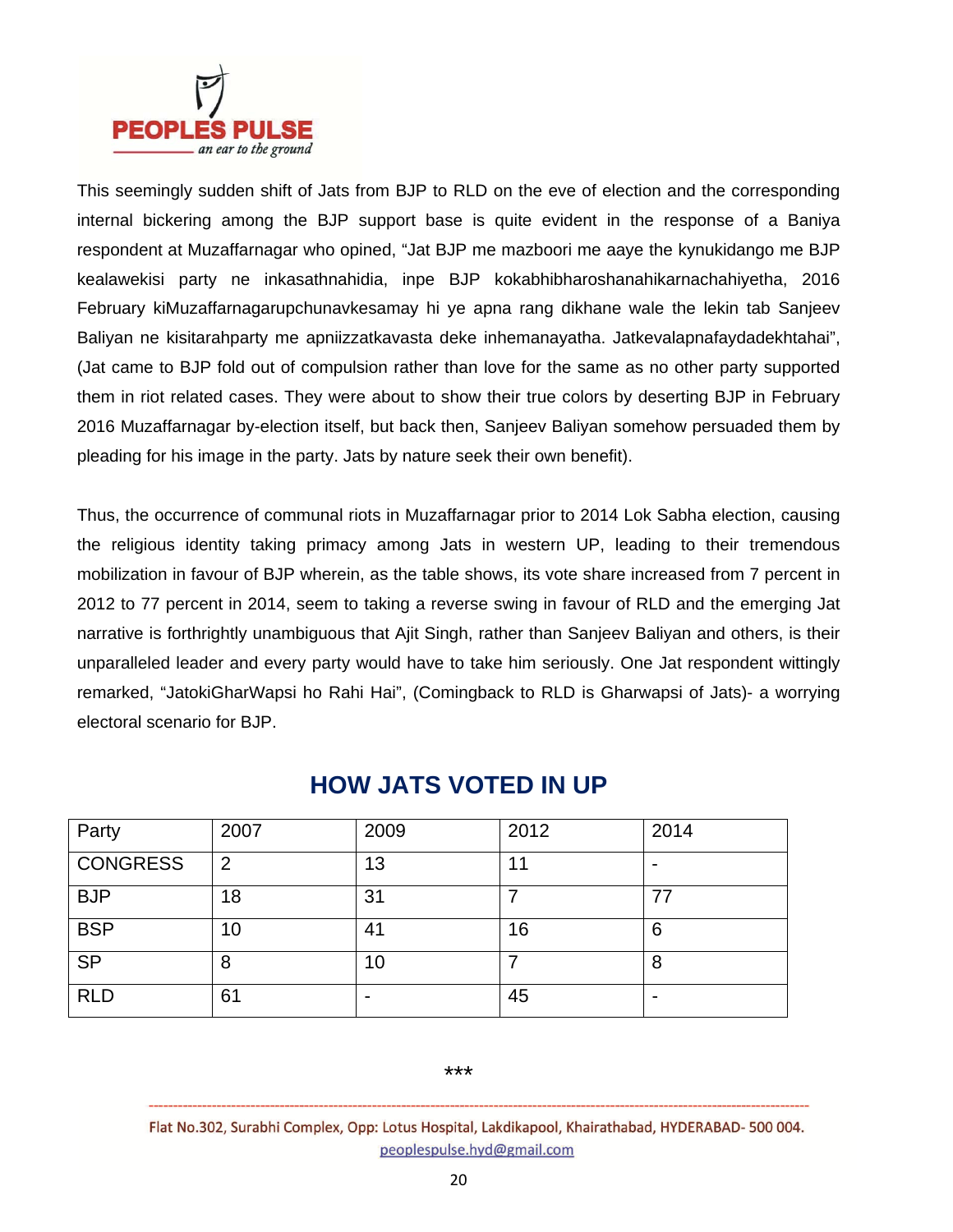

#### **'NOTEBANDI' LEAD TO 'VOTEBANDI' FOR BJP IN UP?**

"Have you seen a single rich man or a politician standing in Bank queues? It's the poor who suffered due Demonetization", is the common denominator of anti-demonetization remarks across Uttar Pradesh, coming not only from among the Muslims, Yadavs, and Jatavs-the support base of non-BJP parties- but also from many, non-Yadav OBCs and non-Jatav Dalits and others who are considered potential pro-BJP floating voters by the saffron party. That demonetization would emerge as such a significant electoral issue in the state popularly perceived to be driven by caste and community centric fault lines defies commonsensical perception governing the electoral calculations of various political parties. The fact that there was hardly any popular agitation over the issue gave the impression that despite extremities of opinions, the same would not have any significant electoral bearing in the state, a fact visible in the complete silence over the issue among all the parties. However, the undercurrent against among the electorates in general and poor class in particular over demonetization would be the crucial factor determining the course of electoral outcome in UP.

"Notebandi pe log khamosh the kyunki logo ko ghar chalane ke liye pahle paise chahiye the. Wo bank aur ATM ki line me lagte ya virodh karte? Lekin logo me is baat pe gussa hai aur wo election me dikhega" (The people didn't protest over demonetization as getting money to run the house was their priority. Were they to stand in Bank and ATM queues or came out in protest? But the people's anger would reflect in their voting), opined an otherwise pro-BJP school teacher, a Bania by caste, at a village in Moradabad.

Flat No.302, Surabhi Complex, Opp: Lotus Hospital, Lakdikapool, Khairathabad, HYDERABAD- 500 004. peoplespulse.hyd@gmail.com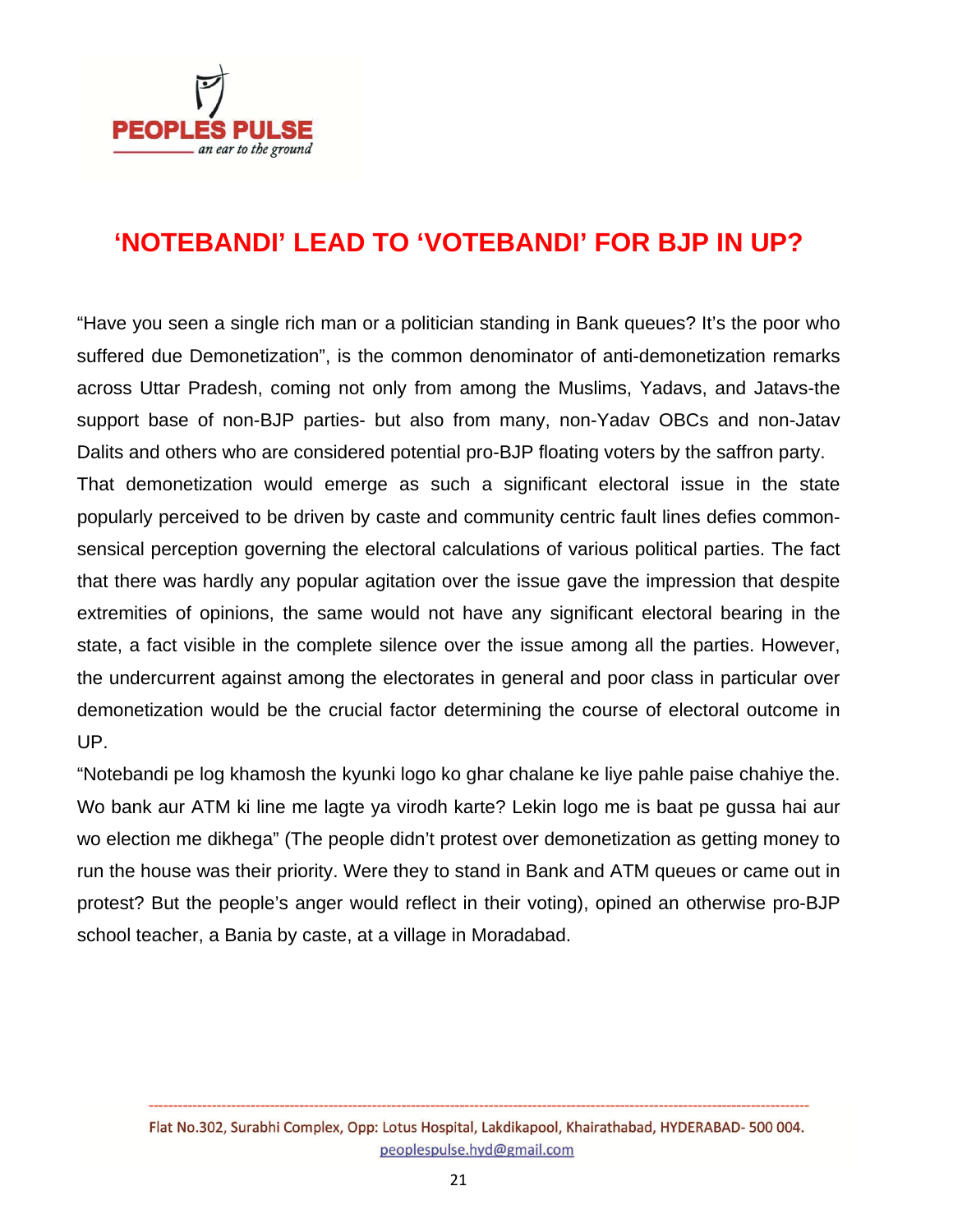

The narrative over demonetization is layered but clear. In general, there is a sense of anger and disillusionment among the people seen in terms of their occupational identities of being a farmer, daily-wage laborers, small and medium businessmen and people working in informal sector. However, the degree of angst and anger over the issue gets mediated by their caste and religious identities entrenched in the local power arithmetic, wherein, while the core voters of BJP, like upper castes and Bania along with a section of non-Yadav OBCs like Lodh and a section of Kushvaha, more often than not, sound apologists of demonetization, admitting subjective and tangible sufferings but defending the move, albeit half-heartedly, for abstract and distant benefit; the non-BJP voters like Dalits, Muslims, Yadavs as well as a significant bloc of other OBCs are aggressively vocal in their response over demonetization and the sufferings it caused to them for no reasonable justification.

This leads to a paradigm shift in the role of the 'opinion-mobilizer' caste groups who traditionally hailed from upper castes including Banias who despite their relative numerical weakness, have been dominating the local public deliberative spaces like village Chaupals, tea shops gatherings, market squares, thereby setting the argumentative resources with the aim to convince and confuse core voters of non-BJP parties in favour of BJP. Their dominance in popular articulations in multiple public spaces had a significant bearing upon the electorates popularly considered as 'floating voters' who tend to go by the wind based upon their subjective perceptions of winnabilityfactor. With demonetization causing a general suffering across the occupational categories, the upper castes have lost the necessary confidence to act as 'opinion-mobilizer' at the best and have become the apologists at the worst. It is the voters of non-BJP parties, like Yadavs, Muslims and Dalits who are not only articulating the anti-demonetization narratives but also dominating the public deliberative spaces.

This role reversal was visible in a village at Sitapur where the pro-BSP Jatav respondents confidently and logically silenced some Thakur respondents over demonetization when the later tried to present a bright picture over the issue.

Flat No.302, Surabhi Complex, Opp: Lotus Hospital, Lakdikapool, Khairathabad, HYDERABAD-500 004. peoplespulse.hyd@gmail.com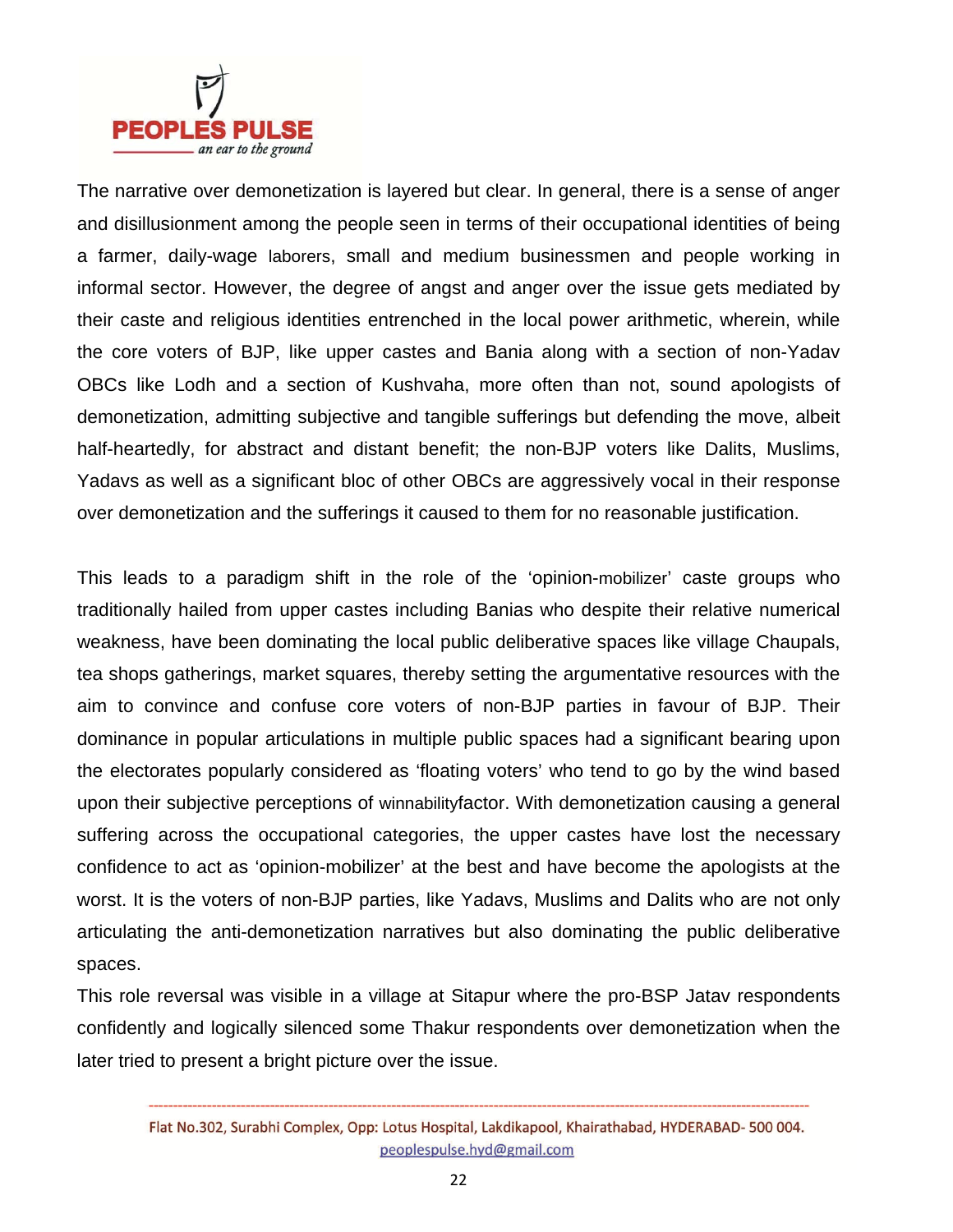

Seen in the backdrop of the spectacular success of BJP in 2014 Lok Sabha election in UP, when it succeeded in getting 42.3 percent of popular votes, again of 25 percent from 2009, the pro-BJP sway of 'floating voters', primarily hailing from non-Yadav OBC and non-Jatav Dalit castes emerged as the prime factor for its historical performance, besides the temporary desertion of core voters of BSP and SP, Jatav-Dalits and Yadavs respectively, in favour of the saffron party. However, a fieldwork conducted across the state revealed that shift that has taken place from 2014, wherein, not only the core-voters of SP and BSP, the Yadavs and Jatav Dalits have returned to their respective parties, but also the floating voters are seen sharing the anti-demonetization sentiment dominating the public sphere in the election bound state. The sentiment was summarized in the response of a group of Brahmin, Nishad and Kurmi respondents at Mangari village falling under Gosaiganj Assembly constituency at Faizabad who remarked, "Notebandi ka Jawaab Votebandi" (Demonetization to be avenged by non-voting for BJP).

Another factor as to why the issue of demonetization would work significantly against BJP is their Modi-centric campaign strategy rather than projecting a C.M face to lead the candidate. While 2014 Modi signified hope and aspiration for the lower castes, the Modi of 2017 in UP represents sufferings and hardships on account of demonetization. Tales after tales recounting the instances of day to day hardships of not getting money to treat an ailing family member, drastic decline in daily wages, struggles to procure fertilizer and seed for farming, day long bank queues to get their own money and depressing experiences and struggles to manage pre-fixed daughters' marriages constitute the dominant narrative of impact of demonetization. With Modi as the face of BJP campaign, electorates compare him to Akhilesh and Mayawati, making the negativities of demonetization superseding the positive claims of BJP. The Modi wave that swept the floating voters in 2014 are more likely to be swayed by the charm of Akhilesh Yadav who signify tangible, immediate and concrete welfare measures and Mayawati who still fares as the preferred choice for electorates privileging 'law and order' over other indicators.

Flat No.302, Surabhi Complex, Opp: Lotus Hospital, Lakdikapool, Khairathabad, HYDERABAD-500 004. peoplespulse.hyd@gmail.com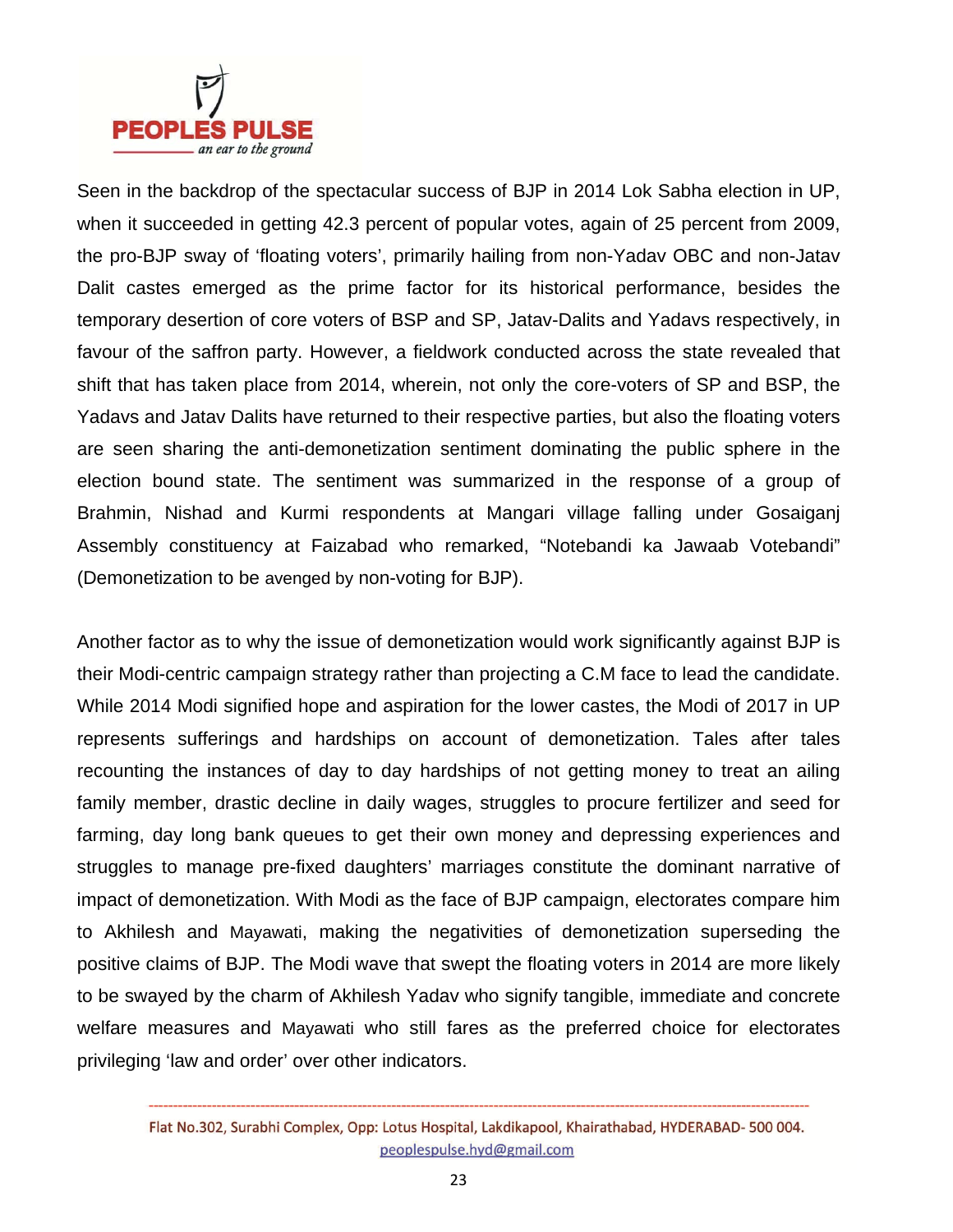

Hence, it can be reasonable inferred that the defensive posture of pro-BJP voters in the state on account of demonetization would have a serious bearing upon the electoral performance of the party which seems failing in enthusing its core voters and swaying the floating one. The sentiment was well captured in Bundelkhand, the worst hit region of the state, when respondent remarked that as a Brahmin he is pro-BJP but as a farmer he is anti-BJP. The 'Achhe-Din' claim of demonetization seems to have boomeranged in the state as the resonating chorus happen to be 'Kala din rather than Kala Dhan', 'Bure Din rather than Achhe Din', 'Barbadi rather than Khushhali', making demonetization a demon for the people.

| Party      | <b>Seats</b> | Won | Change from 2009 | Vote $(\%)$ | Change from |
|------------|--------------|-----|------------------|-------------|-------------|
|            | Contested    |     |                  | 2014        | 2009 (%)    |
| Congress   | 67           |     | $-19$            | 7.5         | $-10.8$     |
| <b>BJP</b> | 78           |     | $+61$            | 42.3        | $+24.8$     |
| <b>BSP</b> | 80           |     | $-20$            | 19.6        | $-7.8$      |
| <b>SP</b>  | 78           |     | $-18$            | 22.2        | $-1.1$      |
| <b>RLD</b> |              |     | -5               | 0.9         | $-2.4$      |
| AD         |              | ⌒   |                  |             | $+0.2$      |

#### **Performance of Political Parties in UP Lok Sabha Election (2014)**

Source: CSDS Data Unit.

\*\*\*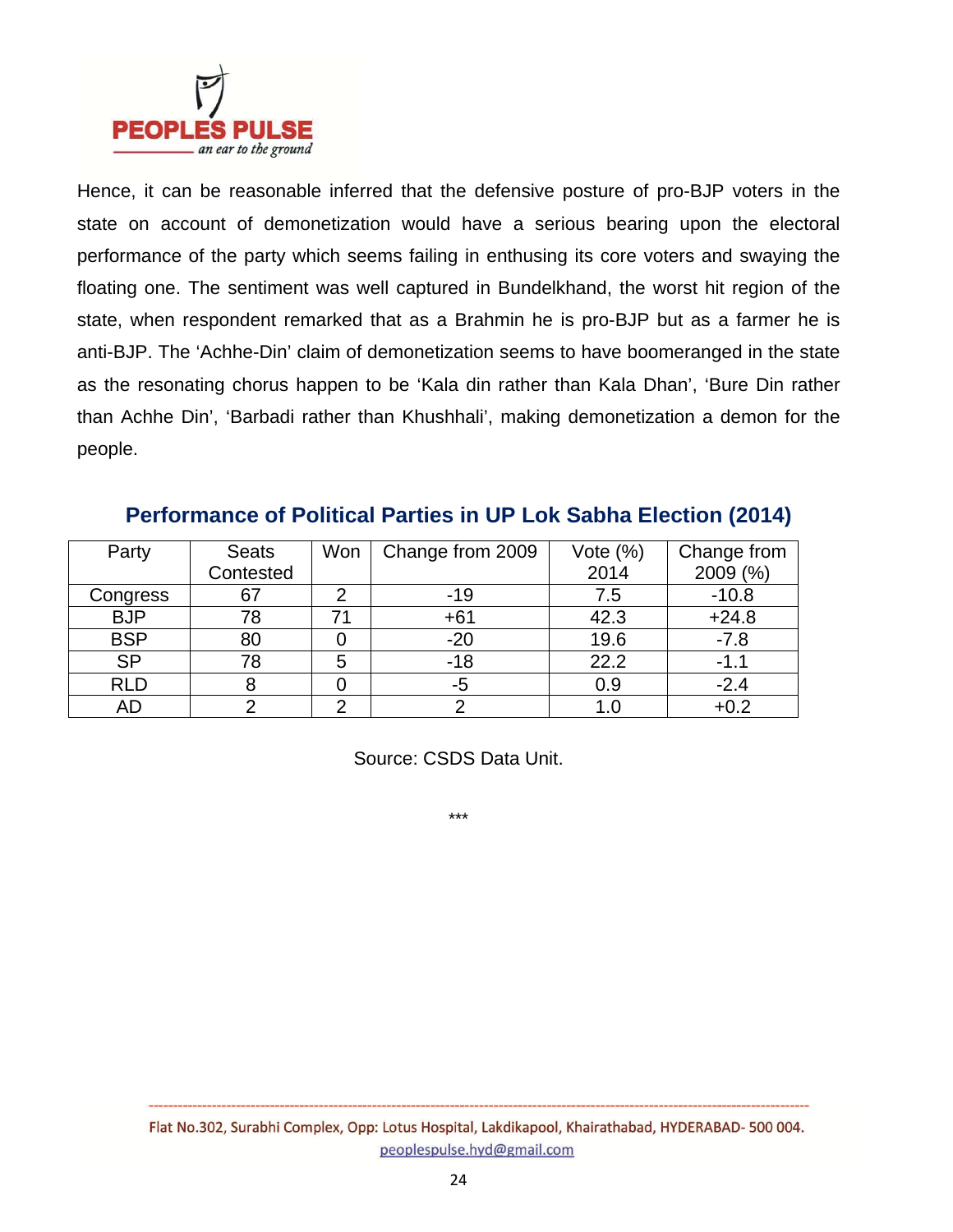

# **MAYAWATI IS LOSING PERCEPTION WAR BUT DOES SHE CARE?**

The formation of BSP on April 14, 1984, was symptomatic of the larger trend of replacement of class by ascriptive identity in socio-political sphere. The state of Uttar Pradesh witnessed similar trend as was reflected in the general decline in the citadel of left in places like Mau, Azamgarh and other areas that off late are dubbed as communally sensitive places. Kanshiram, the founder of BSP and mentor of Mayawati, had a clear conception of the structural mosaic of 'Bahujan' that was like a 'cake model' wherein the base had to be Dalits and the toppings had to come from lower OBCs and Muslims. He succeeded not only in consolidating the Dalit base but also in nurturing many lower OBC leaders who shared his conception of Bahujan that was deeply rooted in identitarian aspirations.

The BSP experiment succeeded since 1990s in the context when every political party were employing the social engineering primarily by weaving caste and religion from different vantage points like Hindutva, Mandal and Bahujan, catering to the political aspirations of different sections. BSP's spectacular success in 2007 under the leadership of Mayawati was the outcome of similar identitarian craft wherein sensing the Samajwadi party led domineering 'Yadavisation' as a common other among the Dalits, lower OBCs and upper castes, especially, Brahmins, she reinvented the party's electoral strategy creatively and imaginatively by rhetorically shifting from the conception of 'Bahujan to Sarvjan' and inversing the symbolic image of elephant differently for different sections. Hence, BSP's elephant became revered lord Ganesh for the Brahmins while for Yadavs it was the symbol of intimidating vanquisher as reflected in party's three slogans:

"Brahman Shankh Bajayega, Haathi Badhta Jayega" (The Brahmin will blow the conch and auspiciously set the elephant on the path of victory); "Hathi Nahi Ganesh Hai, Brahma, Vishnu, Mahesh Hai" (The elephant is the incarnation of Ganesh and trinity); "Chadh Gundo ki Chhati pe, Batan Dabegi Haathi pe" (Crushing the chests of rowdies the elephant would emerge victorious).

Flat No.302, Surabhi Complex, Opp: Lotus Hospital, Lakdikapool, Khairathabad, HYDERABAD-500 004. peoplespulse.hyd@gmail.com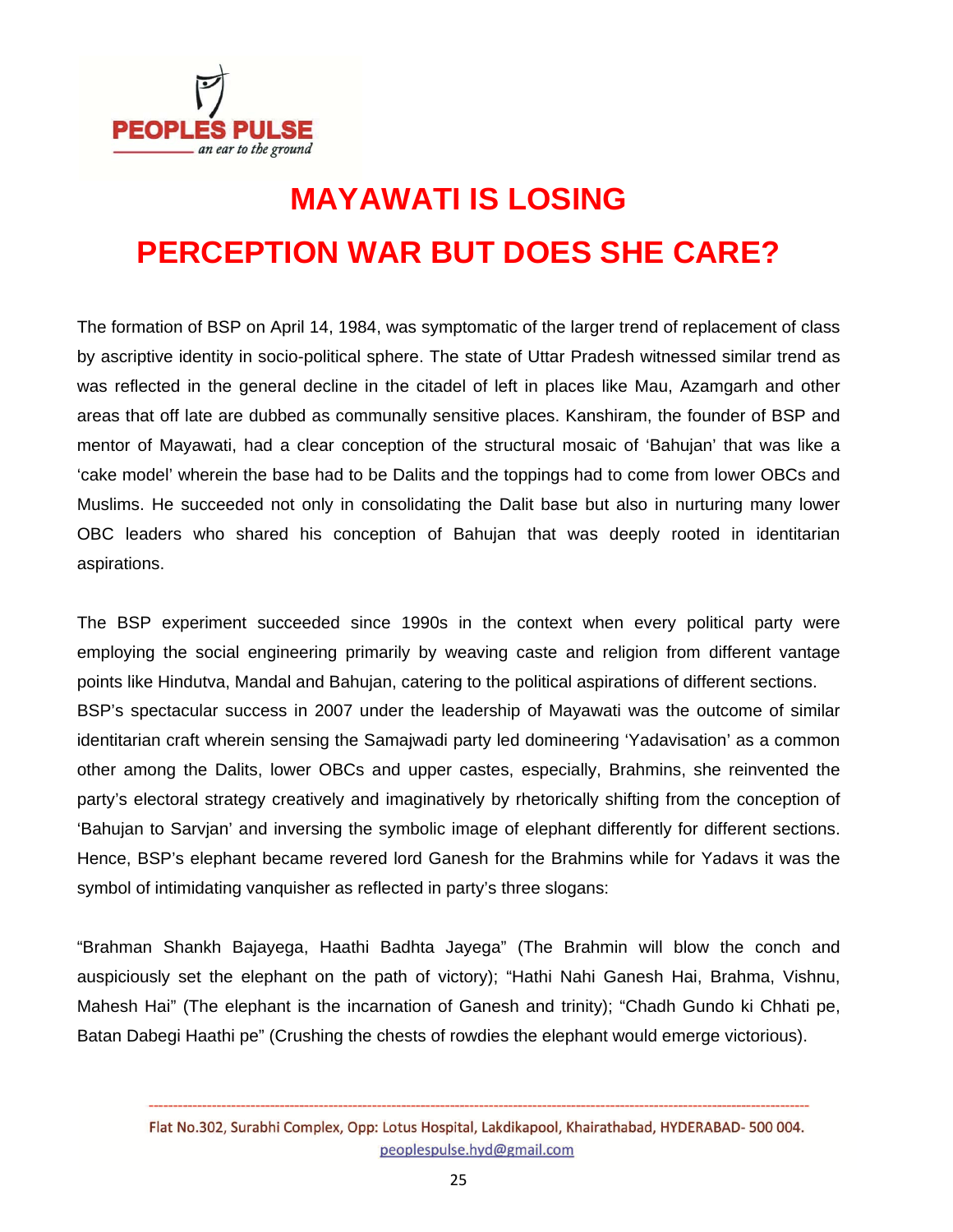

The interplay of these three slogans captured the identitarian imaginations of varying castes and communities and creatively constituted an electoral alliance by channeling the social fault lines wherein the upper castes, lower OBCs and the Dalits were given a common other in the form of much disdained Yadvisation. Thus, the 'cake model' got another layer of Brahmins and a section of other upper castes upon the already existing base of Dalits and lower OBCs.

All this would have been fine had the political craft in the state remained the same. What Mayawati failed to see was the structural limitation of identity politics in post-1990 context wherein while the caste and religious arithmetic mattered, the exclusivity of different sections of different parties were getting blurred on account of every party employing the old-Congress mode of 'catch-all' strategy, giving the same social constituencies varying options to weigh and explore. The phenomenon was linked to the larger shift in the outlook of political parties that started treating electorates as consumers who must be tapped into the political market. Except for the core voters of different parties, like Dalits (BSP), Yadavs (SP) Jats (RLD), Banias (BJP) etc., other sections who didn't have long-term political contingencies to any political outfits, who were considered as swaying voters, increasingly became 'swinging/floating' voters from election to election.

Therefore, in post-Mandal 2000s, the electoral decline of BJP in UP made upper castes emerge as balancing factor, a section of whom used to oscillate alternatively between the only viable available options of two regional parties, BSP and SP besides BJP. Similarly, the non-Yadav OBCs kept swinging among all the three outfits as per the incentive offered and felt.

She won 2007 elections, not only on account of her positive efforts but equally because of being perceived as the best alternative to the Samajwadi Party and the lawlessness that prevailed. However, her victory in 2007, blurred the undercurrent trend of saturation of identity politics in old mode wherein all a party had to do is to rope in some popular caste leaders in its fold who would act as the conduit for their castes' votes. Ironically, the 'Sarvajan' that Mayawati employed had become the new trait of all the parties, wherein every party was sending overtures to every caste, making the new identity politics extremely competitive.

Flat No.302, Surabhi Complex, Opp: Lotus Hospital, Lakdikapool, Khairathabad, HYDERABAD- 500 004. peoplespulse.hyd@gmail.com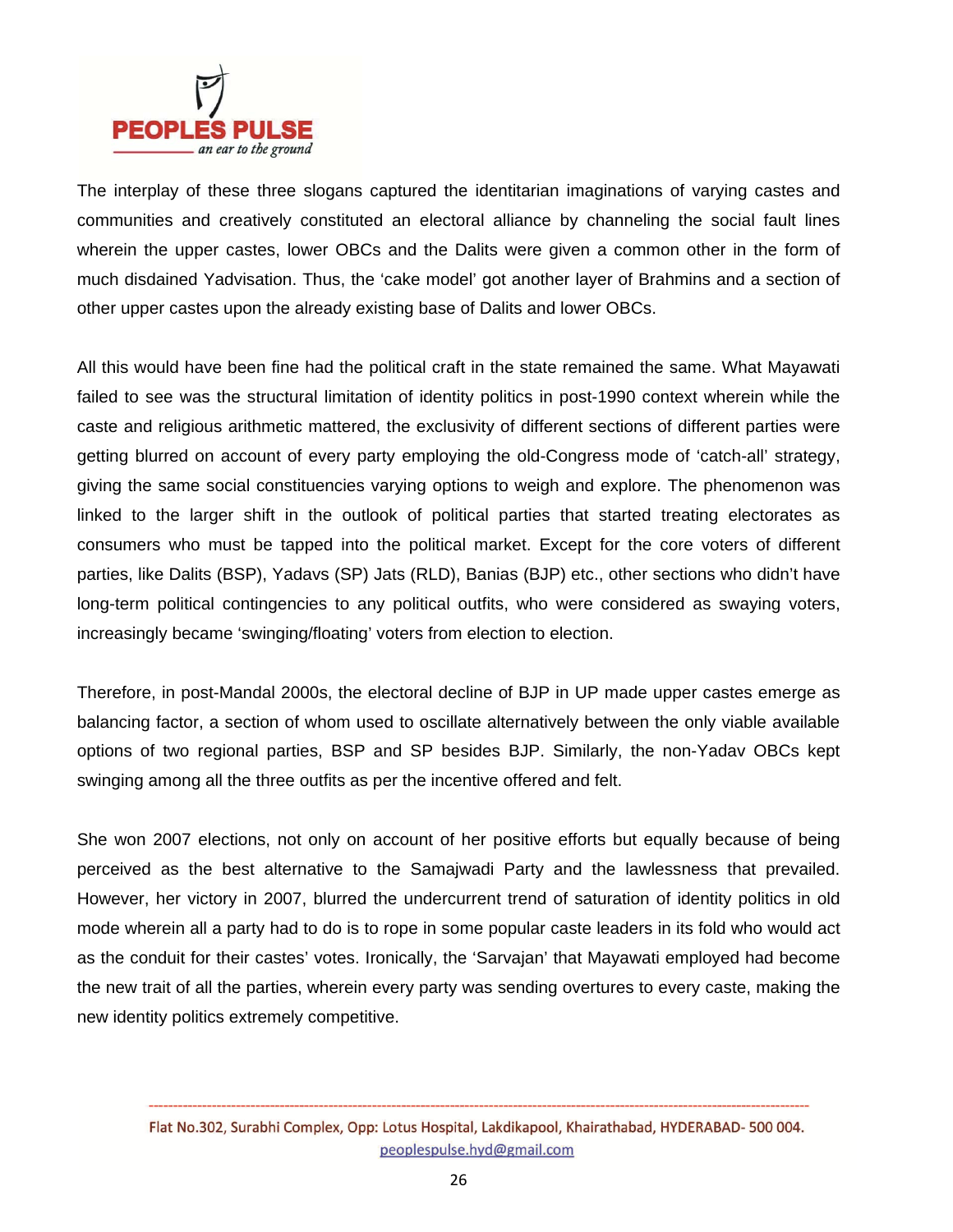

The competitiveness of new identity politics raised the expectations of the electorates who now desired more and more visibility of the leaders, their targeted policies, and their accessibility in everyday life, to feel relatively privileged over others. The electorates, now pampered by all the parties who were competing to send better overtures, acquired a comparative vantage point, to pause, ponder and assess the alternatives and then choose the one they perceive the best.

While Mayawati, succeeded in proving her credential as an able administrator, she failed as a politician in the new context that demanded a sense of humility, accessibility and constant visibility from a leader both in power as well as opposition.

Her presence in state, that too extremely inaccessible from the vantage point of new aspirational electorates, has been only when she is in power. Come electoral defeat, she retreats to Delhi, leaving the party to the second rung leaderships who have no imagination among their respective constituencies. In fact, there has been a complete lack of political activism when she is out of power. Her sudden quest for Dalit-Muslim electoral alliance on the eve of election doesn't capture the imagination of a significant percentage of Muslim electorates as, except for condemning, she failed to encircle BJP and ruling Samajwadi Party on the issues like Muzaffarnagar riots and Dadri incident. Seen in the backdrop of other two parties, namely SP and BJP, who tend to hit the street as opposition parties, the desertion of political field by BSP as an opposition party; the refusal of Mayawati to sit in UP Assembly as the leader of opposition to lead the popular protests against the apathy of the government of the day, end up alienating a great majority of voters except the core one, making its election driven social engineering like recent quest for Dalit-Muslim unity, opportunistic and crudely instrumentalist. In spite of her political invisibility, she happens to survive the political arena on account of the entrenched Dalit support, a constituency meticulously created by Kanshiram.

At a time when every political party has seriously taken cognizance of the heightened electoral expectations; when the political actors are going for massive image-makeovers; when the PRagencies are employed to constitute a perception-advantage, BSP and Mayawati, it seems is still caught into the old mode of political strategizing that lack any innovation.

Flat No.302, Surabhi Complex, Opp: Lotus Hospital, Lakdikapool, Khairathabad, HYDERABAD-500 004. peoplespulse.hyd@gmail.com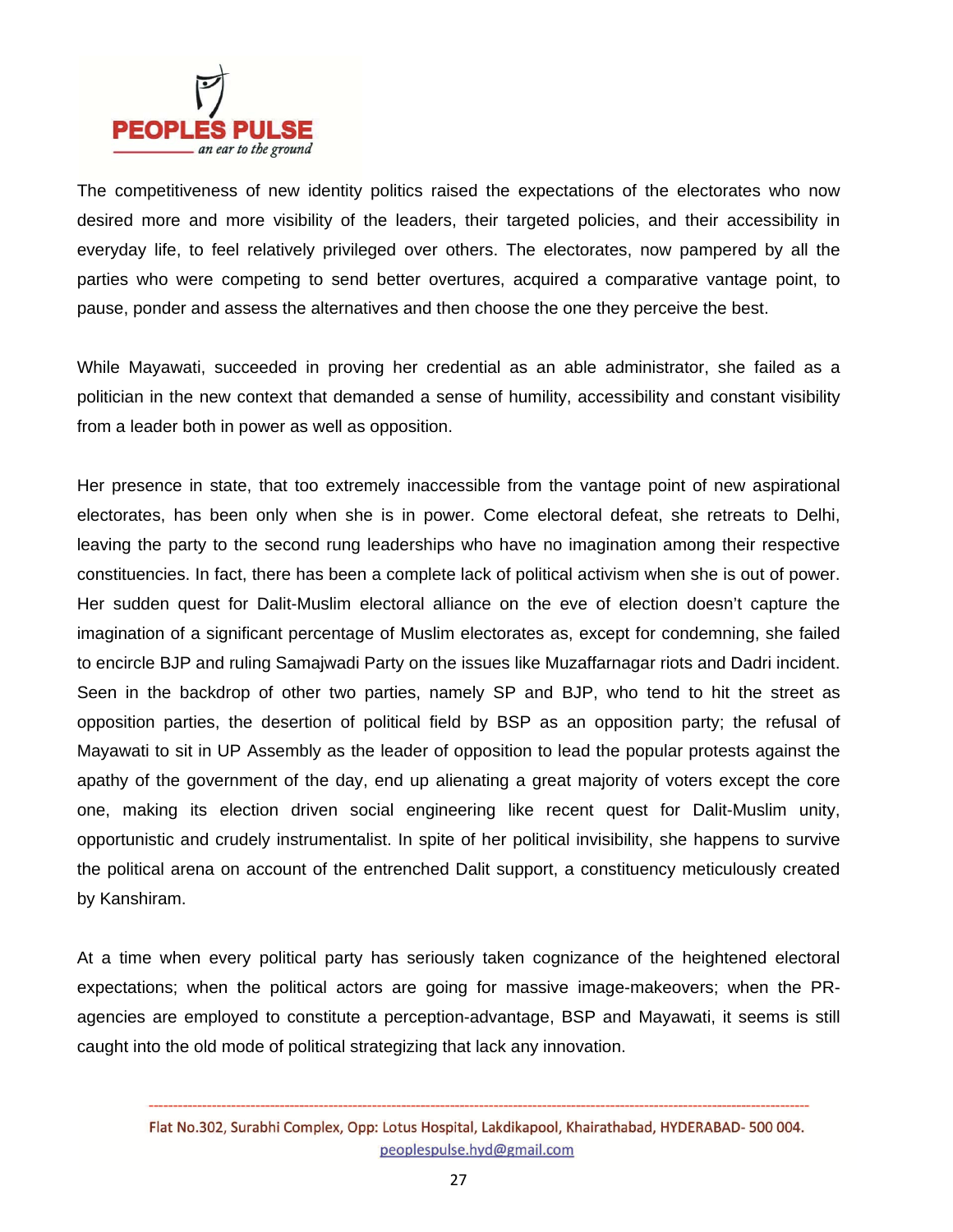

Take for instance some simple facts that BSP activists keep proudly vouching about: BSP doesn't release election manifesto as no one reads it, especially their core voters! BSP doesn't contest local and by-elections as a policy as the party doesn't want to waste it energy before the final battle, i.e., the assembly and Lok Sabha election! BSP doesn't have a spokesperson as a policy as Media is Brahmanical!

The plain refusal of Mayavti to come to terms with the changed political context that demands a constant visibility of the leadership and the party, not only on the ground but also in media, her reliance on the old mode of caste and community based quasi secret 'Bhaichara-Sammelans' signify her over reliance on the assumption that a consolidated Dalit base would convince other electorates to see a 'winnabilityquotient' behind BSP, leading to emergence of successful electoral equation. These assumptions were relational and closer to the political reality when SP was led by Mulayam Singh and his likes who shared the assumption of adding a layer to their core voter as the central electoral strategy- a fact reflected in their 'pre-family feud' steps of bringing leaders like Amar Singh (a Rajput), Beni Prasad Verma (a Kurmi), Ateek Ahmad & Mukhtar Ansari (Muslims) within SP fold. Had Mulayam Singh Yadav succeeded in having his way, Mayawati's strategy would have made sense. But with a rival like Akhilesh Yadav who has successfully reinvented not only his own image but also of SP, the old assumptions of having the core vote intact and adding the layers of other caste and community have become inadequate.

Off late elections are fought and won by swaying the swing voters and this requires constant innovation and creativity. Seen o this parameter, Mayavti seems lagging behind. Her speeches lack any dialogic mode- a fact which goes against the contemporary fashion of likes for extempore speeches.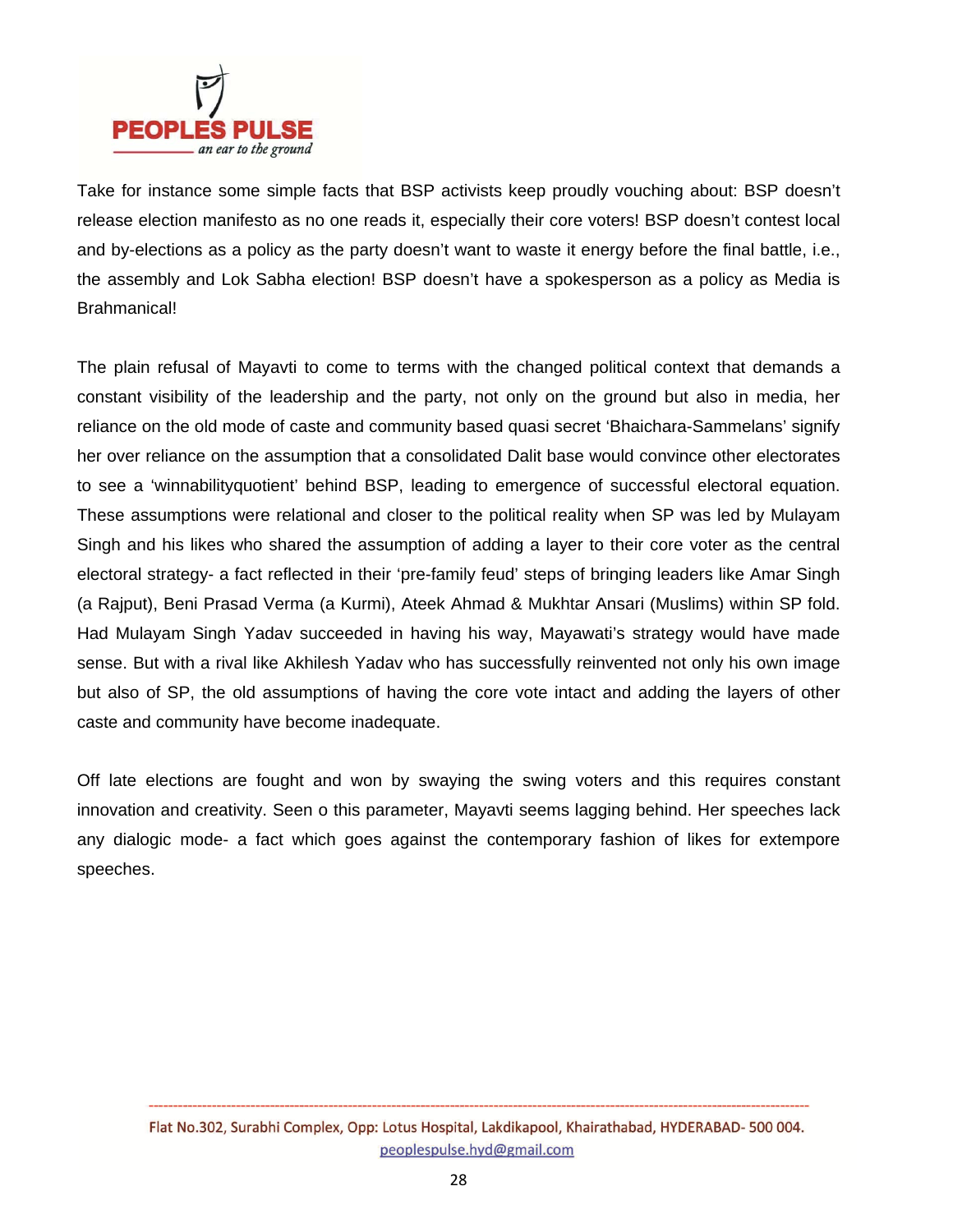

At a time when the leaders are making witty and aggressive overtures against their rivals, one could find an element of defensiveness in Mayawati's speech when she constantly repeats that no statues and parks would be made if she comes to power. This betrays her acceptance of the opposition propaganda that she wasted money in building statues and parks. Nowhere, she mentions about her colossal achievements in providing reasonably decent residences to the poor classes in general and Dalit and lower OBCs in particular, by way of her policy of 'Kanshiram Awasiya Colonies'. Also absent is any reference to her unique experiment of developing poorest villages by providing them with logistical support and monetary allocation by way of the policy of designating them 'Ambedkar Gram'. Her concept was copied by Akhilesh Yadav government with a nomenclatural change of designating the villages as 'Adarsh Lohiya Gram' and he is marketing the same with full vigor.

Except for asserting her credential as a tough administrator, she doesn't have much to offer for the middle class and floating voters. Her style of addressing the big rallies as compared to the same of her prime rival Akhilesh Yadav, who is consciously seen as addressing more, frequent and small rallies wherein there is a better sense of connectedness to the audiences, is not only making her relatively invisible but from electoral point of view is going against her prospect of capturing the extra votes as she is increasingly losing in the war of perception that has a bearing upon the electoral choice of the floating voters who are accustomed to go with the wind. This war of perception is fought in the realm of media which requires a constant engagement with the same. However, Mayawati's disdain for middle class gets extrapolated in her disdain for media and by extension for the floating voters when one finds a near absence of her engagement with media even on the eve of election.

At a time when her rivals are going all the way out to sway the floating voters on their sides by dominating the war of perception, like ensuring the release of spurious exit polls before the polling, in complete defiance of election commission guidelines, Mayawati, from the perspective of floating voters is becoming invisible.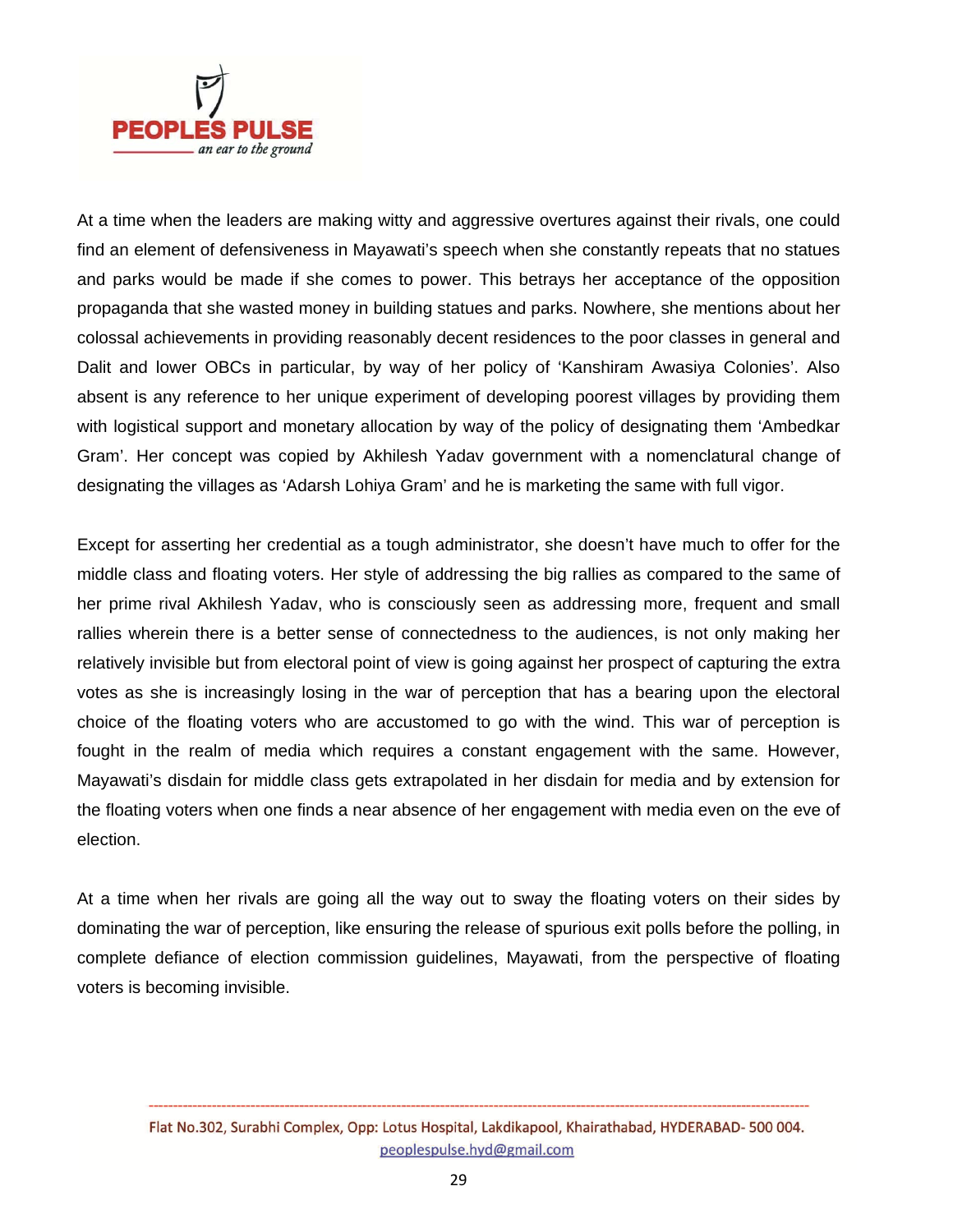

Her exclusive reliance on cementing the Dalit-Muslim electoral alliance has made her blind to the importance of the crucial role that floating play in tilting the electoral outcome and unfortunately, she is not seen taking any measures in that regard. It's the rivals who are setting the agenda and dominating the war of perception. Seen in terms of social background, the majority of floating voters who hail from non-Yadav OBC castes, a significant section of whom used to be quasi loyal voters of BSP, are being approached by BJP and SP and a majority of them are not taking her Muslim centric approach in good humor. Affected by the sense of relative deprivation these lower OBCs desires a pampering, attention and a sense of being considered as the core of respective political parties' target groups. Ironically, Mayawati is seen not only lagging behind in capturing the aspirations of these lower OBCs but also of the Muslims who are still swayed by the overtures of Akhilesh Yadav led SP. Wherever, Muslims are voting for BSP candidate, they are found voting for instrumental reason of backing the candidates for reason of their better winnabilityrather than an enthusiasm for seeing Mayawati as the C.M. Rather, its Akhilesh who majority of Muslims desire to see as C.M of the state.

It's high time; Mayawati takes cognizance of the changed electoral context and electoral aspirations and reinvents the image of her leadership as well as the party. She needs to be accessible, approachable and visible to meet the challenges of new mode of identity politics.

\*\*\*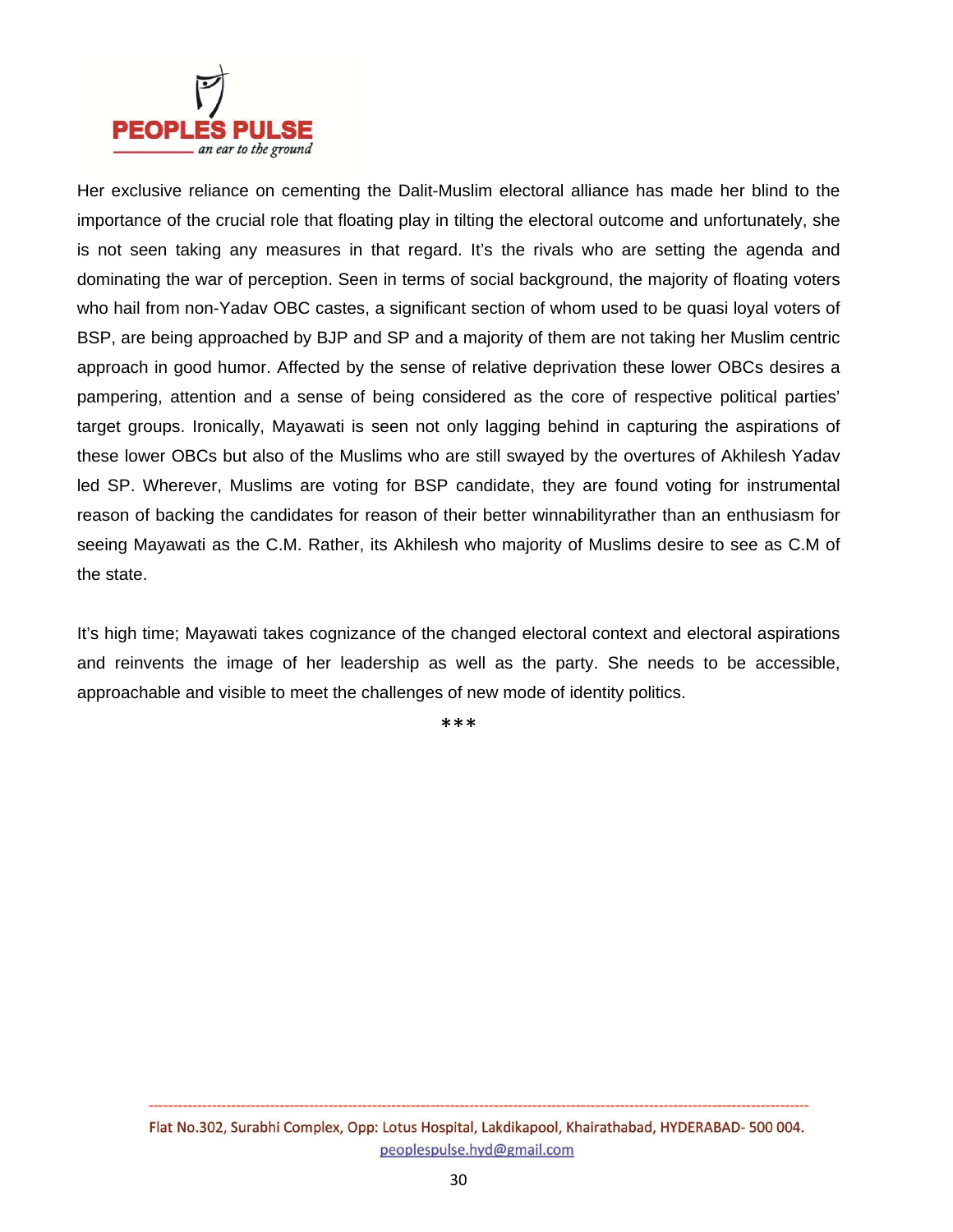

## **MARKETING STRATEGIES IN UP - 2017**

A look at the 'political advertisements' across Uttar Pradesh throws an interesting case of 'omission and commission' by various parties that can act as a gateway into the minds of the 'electoral strategists' or new crop of professional 'election-management-experts' who are leaving no stone unturned to ensure the return of their client party into the corridors of power.

 BJP, whose campaign strategy is being managed by extremely low profile members of 'Association of Billion Minds (ABM)', comprised of members who started their 'electoral management' career with Prashant Kishore under the forum of 'Citizens for Accountable Governance (CAG)' that managed Modi's 2014 blitz-Krieg campaign primarily centered on the five frontiers, namely, 'Data Analytics', 'Media and External Communications', 'Research', 'Digital Communication' and 'Field Operations', has employed the predictable 360 degree campaign strategy by carpet bombing all the public spaces through its 'political advertisements', with the aim of constituting a 'perception-advantage' vis a vis its rivals. The strategy is the repetition of party's approach in 2014 Lok Sabha election and 2015 Bihar Assembly election. This game of constituting 'perception advantage' is a well-planned strategy in campaign management wherein the faces of the leaders are carefully planned and projected to construct the central narrative of the election around the said leader/s. Thus, the BJP's posters, banners, billboards and stickers, shining throughout the market squares, important public spaces as well as around streets and corners of the state, reveal the trend of Narendra Modi and Amit Shah occupying the central space, while, Rajnath Singh (Rajput), Kalraj Mishra (Brahmin), Uma Bharti (Lodh OBC) and its state president Keshav Prasad Maurya (Kushvaha OBC) finding a constant presence, albeit, in miniscule sizes. From analytical viewpoint, what is most intriguing and counter-intuitive in BJP's posters is the missing face of Atal Bihari Vajpayee that has happened for the first time in the electoral history of the state since 1980 when the saffron party came into existence. The fact

Flat No.302, Surabhi Complex, Opp: Lotus Hospital, Lakdikapool, Khairathabad, HYDERABAD-500 004. peoplespulse.hyd@gmail.com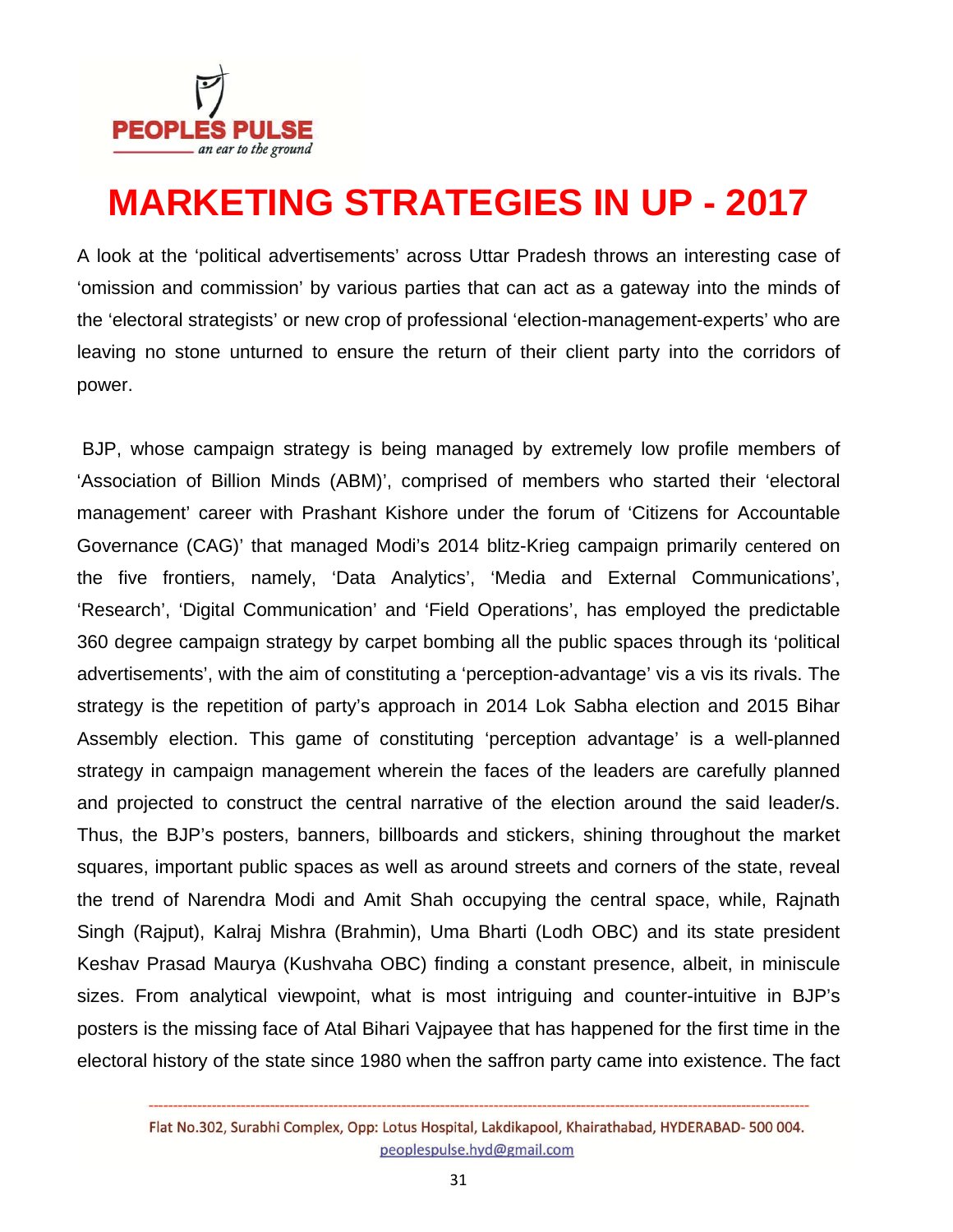

that Uttar Pradesh had been Atal Bihari Vajpayee's political turf and BJP needs to appeal to numerically significant Brahmins, who still claim to have special reverence for the party patriarch, makes the strategy of blanking out his image all the more puzzling. Even at the party headquarter at Lucknow, that surprisingly has one lone poster of L.K Advani, the same of Atal Bihari Vajpayee is completely missing despite the fact that  $25<sup>th</sup>$  December was his Birthday when Modi shared an old video to claim his closeness to the grand old leader. Technical explanations apart, the visual act of 'omission and commission' by BJP seem to be driven by the twin compulsion of the party, namely, a) to build the narrative exclusively around Narendra Modi in the backdrop of its dilemma on the issue of projecting any Chief Ministerial face that may boomerang by alienating some castes/communities who have selective preference for leaders for the post, and, b) to cater to the political aspirations of non-Yadav OBCs by sending a subtle but clear message, marking the heralding of a new era under the joint leadership of Narendra Modi at the centre and Keshav Prasad Maurya at the state. Assured by the inclination of upper castes towards BJP, the party is investing most of its energy in consolidating the non-Yadav OBCs by various means including 200 'PichhdaVargSammelan' (Backward Class Conclave). Interestingly, BJP, that has also organized separate conclaves for woman and youths, doesn't have any such program for Dalits, which indicate the party's focused strategy to focus primarily on castes/communities, that in its assessment, are more likely to be steered towards its fold, rather than targeting sections who are considered committed voters for other parties. Moreover, the factors like the mitigation of 'Goonda-Raj' image of incumbent Samajwadi Party under the leadership of Akhilesh Yadav displacing BJP's central plank of asking for change against lawlessness and hooliganism; the emergence of demonetization as an electoral liability denting BJP's strategy of asking for mandate in the name of development; the electoral saturation of Ram-Temple centered grand Hindutva agenda depriving the party of constructing a 'Hindu' votebank; have left the party with overt dependence upon the strategy of crafting electorally viable 'social-engineering' by privileging non-Yadav OBCs over others. This explains the poster puzzle of BJP.

Flat No.302, Surabhi Complex, Opp: Lotus Hospital, Lakdikapool, Khairathabad, HYDERABAD-500 004. peoplespulse.hyd@gmail.com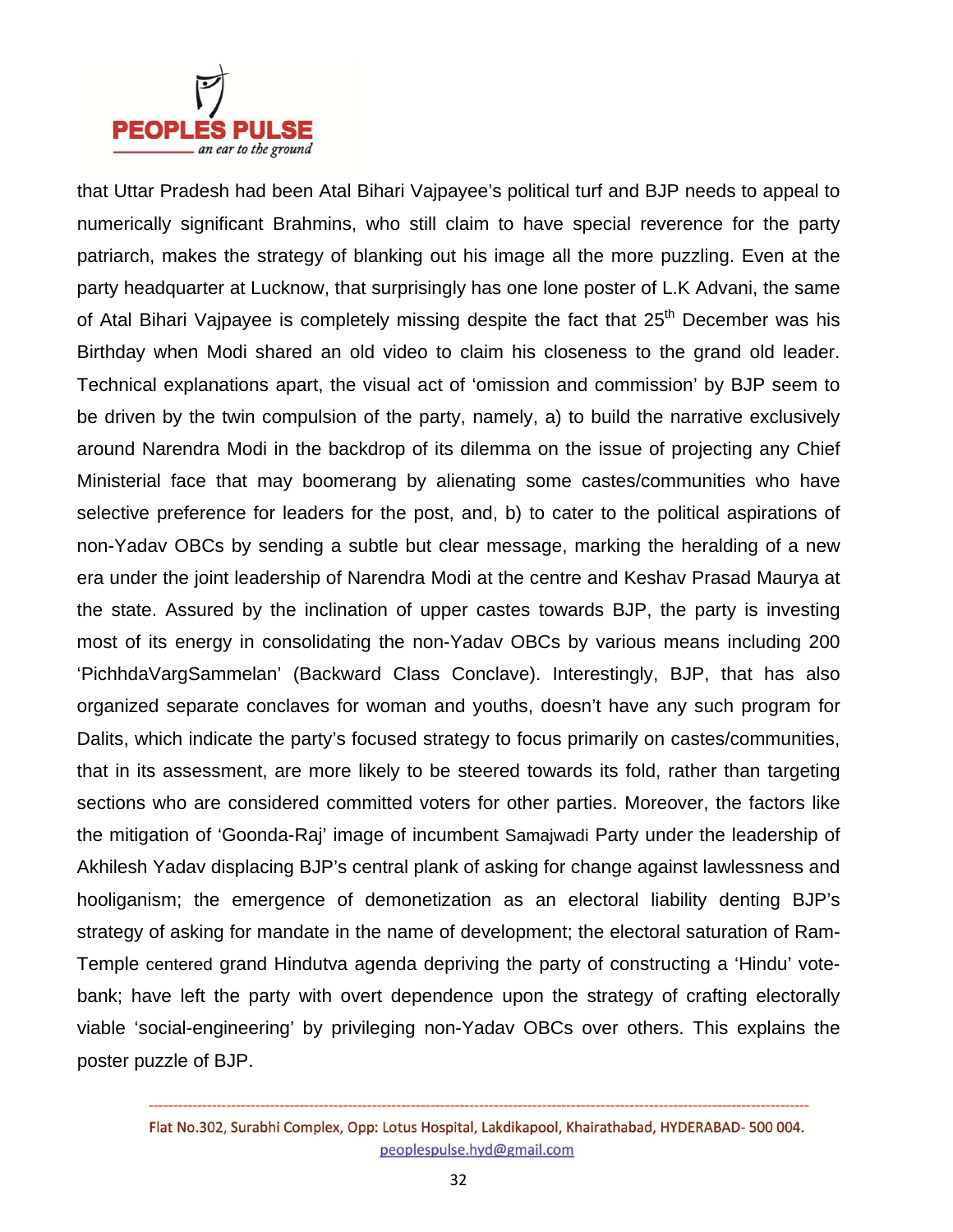

Similarly, Akhilesh Yadav led Samajwadi party that for all practical purposes has already emerged as the true successor of the party in popular perception, in its zeal to match the maddening campaign level of BJP and to compete with the 'leviathan election management' approach of the same has availed the services of political consulting company, 'SJB Strategies International', headed by its CEO Steve Jarding, who also happen to be a lecturer at Harvard University wherein he offers courses on 'Campaign Management' and 'Making of a politician'. Reportedly, they are also adopting the same standard model of demographic and issue profiling, running down to polling booth level, besides marketing and grossly privileging the image of its supreme leaders over others. Hence, much before the inner feud in the family unfolded, the image of Akhilesh Yadav had already eclipsed Mulayam Singh Yadav and other leaders in 'political advertisements'. Alarmed by the electoral liability on account of party's existing 'Goonda image', the new posters of Samajwadi Party started making personalized appeals to its various social constituencies like 'youths', 'women', 'farmers', 'artisans', and even 'businessmen' in the name of Akhilesh Yadav rather than collective leadership. This approach also shares the assumption that politics and elections are manageable and marketable by mapping out the specific grievances of various sections, divided in terms of social and occupational identities, followed by employing the targeted mix of positive and negative propaganda around those grievances, thereby attempting to convert elections as much into a psychological war as a political one.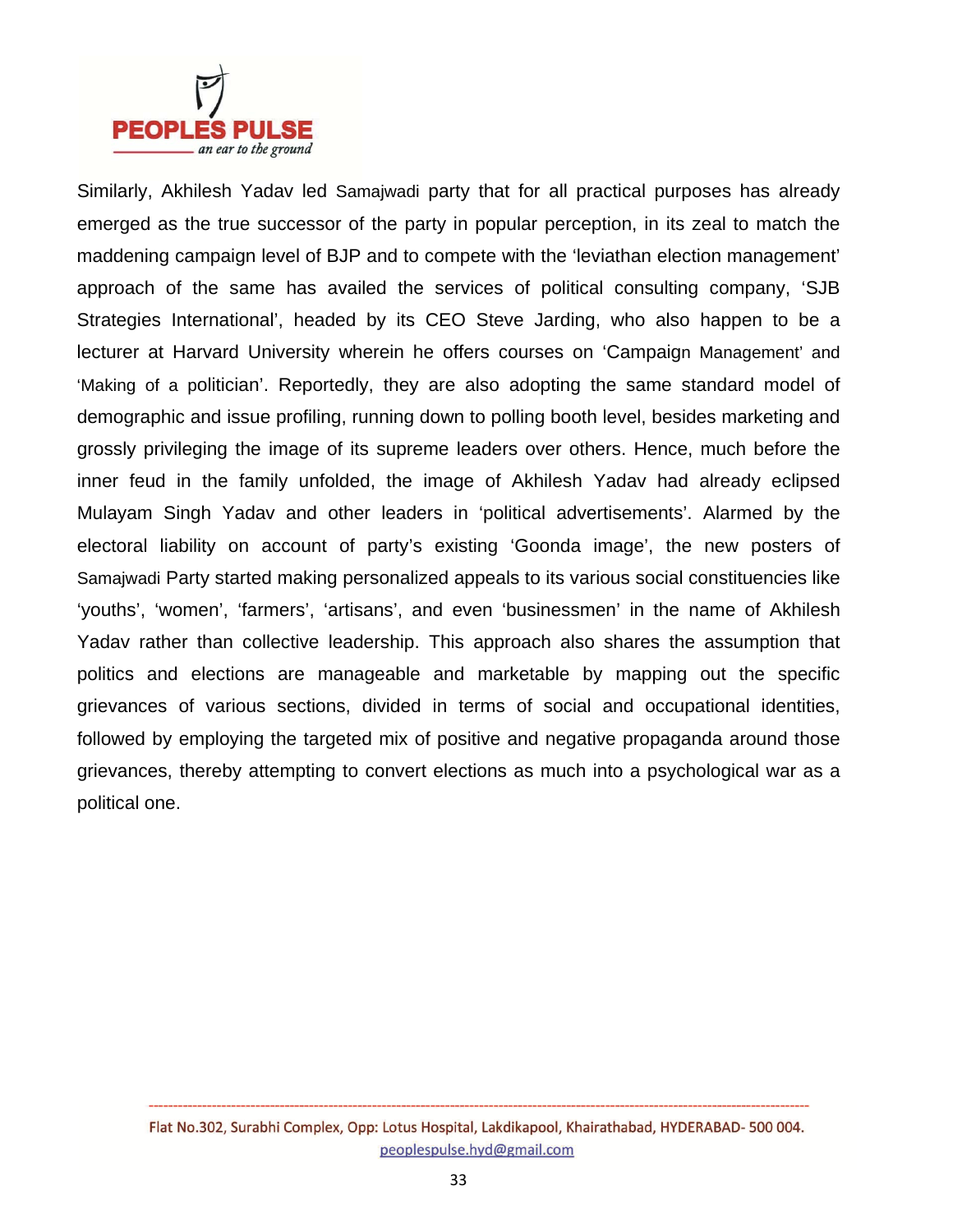

However, these strategies work effectively only when a party or a leader has an 'off the bloc advantage' over others- something that happened in 2014 Lok Sabha election- as non-BJP parties were not prepared to counter the first ever intimidating 360-degree campaign of BJP centered around Modi, meticulously planned in every detail and yet made to appear natural and spontaneous. In the context, when most of the parties become aware of the art of presenting the 'artificial and managed as natural and spontaneous' and start availing the services of the experts of 'political marketing', the entire exercise becomes a zero-sum game as the targeted sections start getting similar signals from different sources enabling them to deconstruct the propaganda more effectively. It is in this context of competitive electoral propaganda that one witnesses the irony of 'political marketing experts' become indispensable for leading political parties, while their effectiveness in selling the artificial as naturally gets diminished day by day. That is why, crowned with the successive credits of 2014 scripting victory for its clients, BJP in 2014 and Bihar Mahagathbandhan in 2015, the leading king of political marketing species, Prashant Kishore, presents a sorry face, as Congress successive announcements in the state seem to be a bundle of confusion. His approach of constituting a team of paid young professionals, coming from the institutional background of IIT, IIM and working with multinational corporations like McKinsey, Goldman Sachs, though excellent in data-analysis and focused planning, are found wanting in navigating the complex maze of political nuances, especially in complex scenario like UP.His political consultancy firm 'India Political Action Committee (IPAC)', started with a high pitch campaign of aggressively farmers issue by way of organizing 'KhatRalley' and 'KisanYatra' led by Rahul Gandhi. Realizing the prevailing agrarian distress and aloofness of BJP government at the centre on the issue, the party was advised to tap on the crisis of this occupational category by organizing measures like, 'KisanMang Patra', wherein the party subsequently claimed to have received the demands of more than one crore farmers in the state. To give the agenda a tangible presence, the big glittering banners of Congress with the slogan, "KarzaMaaf, Bijli Bill Half, SamarthanMoolyakaKaroHisaab" (The loan would be waived, electricity bill would be halved and the Minimum Support Price would be increased).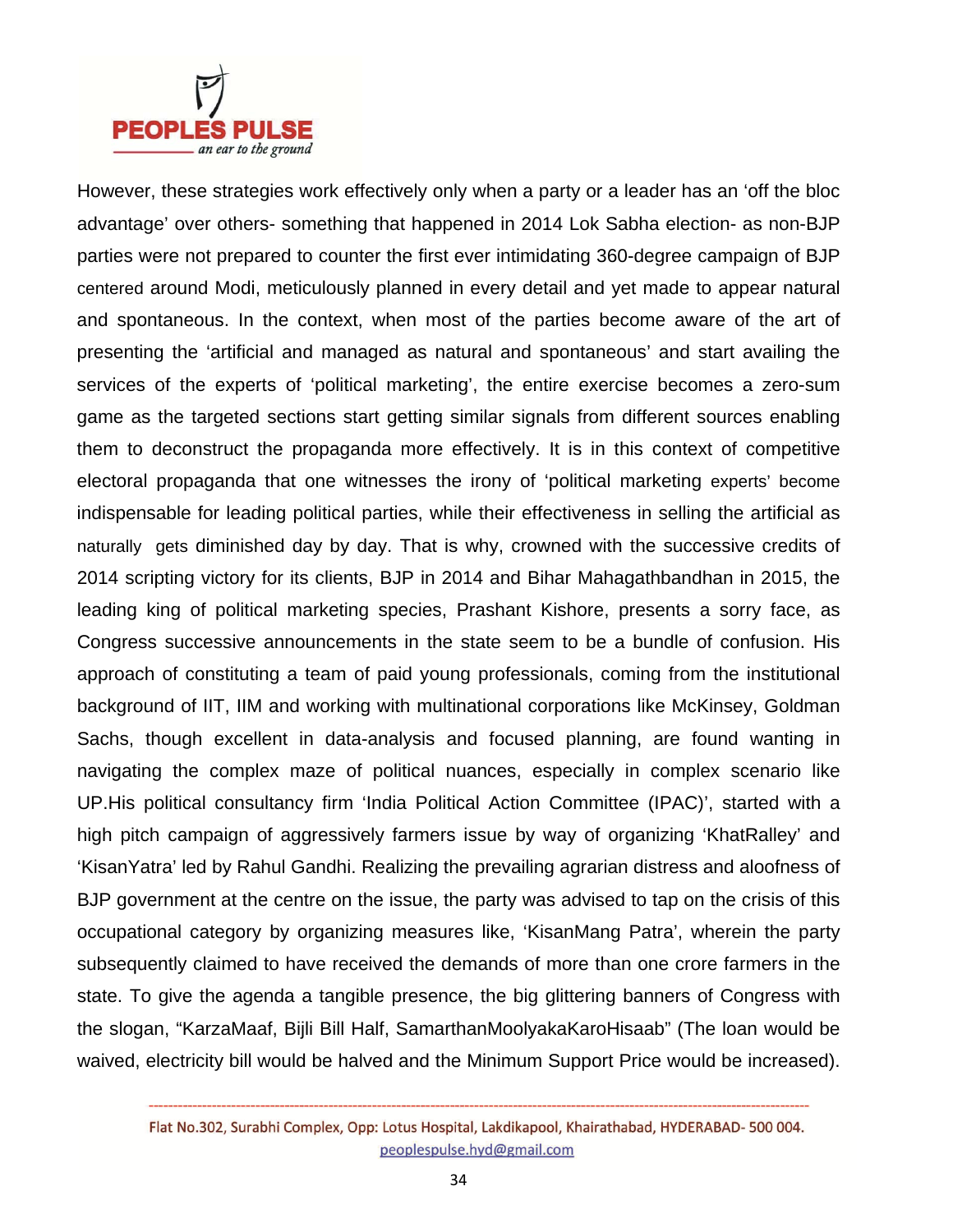

Further, to highlight the overall distress prevailing in the state in general and farmers in particular, the party gave another slogan, "27 Saal U.P Behaal" (UP is in chaos since 27 years when Congress lost power in the state). However, all these well-articulated strategies doesn't seem to cut ice on the ground.How could a party that has projected its Chief Ministerial candidate long ago, who has taken a state wide tour, had made farmers' issue its chief electoral plank, suddenly seems desperate to play second fiddle to any non-BJP party by being their junior partner, thereby abandoning its C.M prospect as well as chief electoral plank? In fact, the absurdity of technocratic class acquiring the center stage in political strategization, based on their 'MBA-ideas' marketing principles, lacking deeper sociological and cultural nuances concerning political dynamics and legacies, gets reflected in majority of the Congress posters disproportionately highlighting Rahul Gandhi while missing the image of Indira Gandhi- the last leader from Congress who still fares in the memory of majority of the voters in the state. The obsession with serving their clients and top leaders by treating them as a market product to be converted into brands outshining the rivals via glittering ads and glossyadvertisements, more often than not, leads to a narrow and suffocating obsession with the present with blunderous omission of the past, like Atal Bihari Vajpayee and Indira Gandhi, missing from the BJP's and Congress' advertisements respectively.